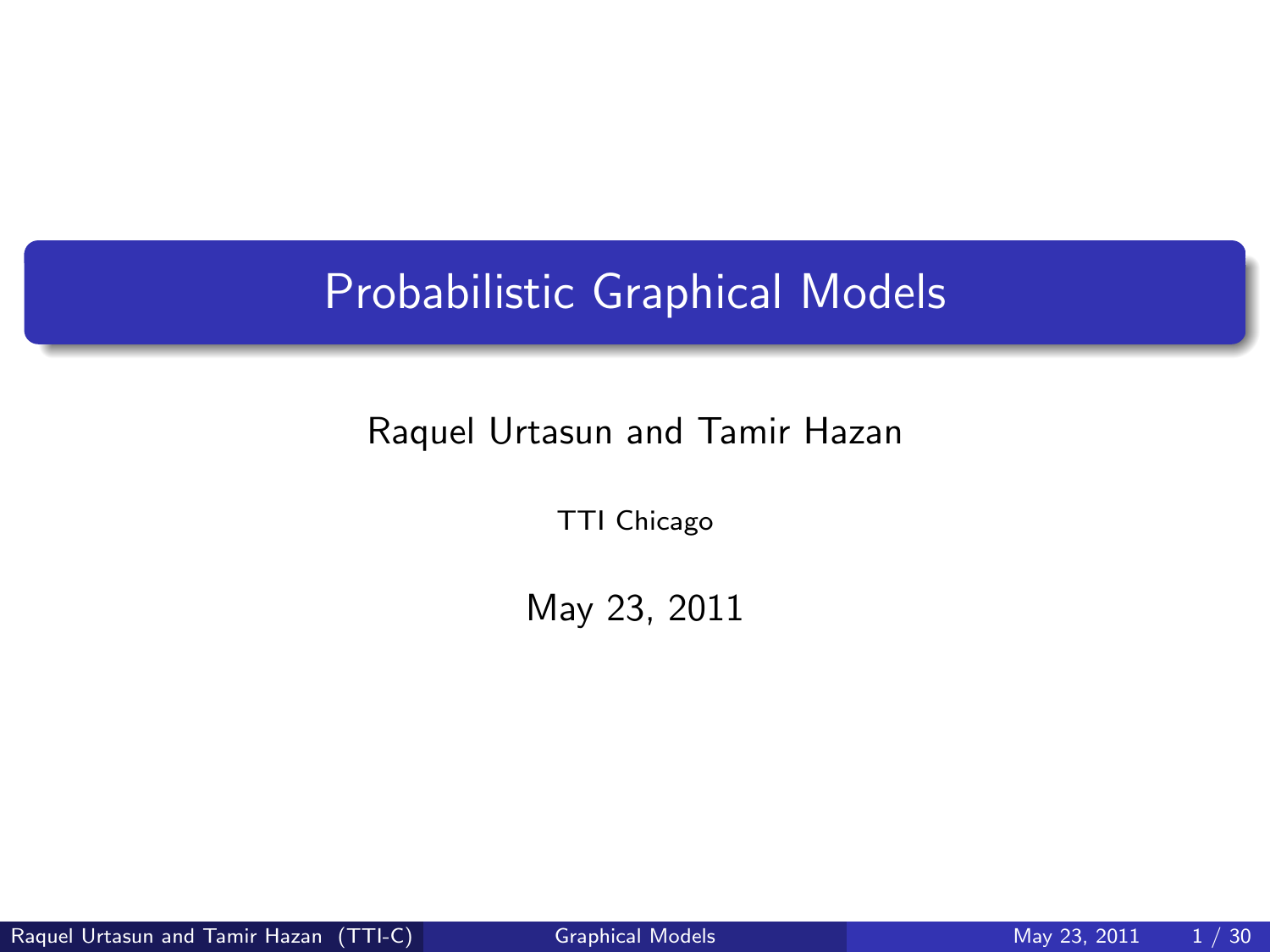# Summary

Previously in class

- Representation of directed and undirected networks
- **o** Inference in these networks
	- Exact inference in trees via message passing
	- Inference via sampling
	- **·** Inference via optimization
- **O** Two tasks of inference:
	- marginals
	- MAP assignment

The rest of this course:

- **•** Parameter learning
- Structure learning (if time)

Today we will refresh your memory about what learning is.

Raquel Urtasun and Tamir Hazan (TTI-C) [Graphical Models](#page-0-0) More May 23, 2011 2 / 30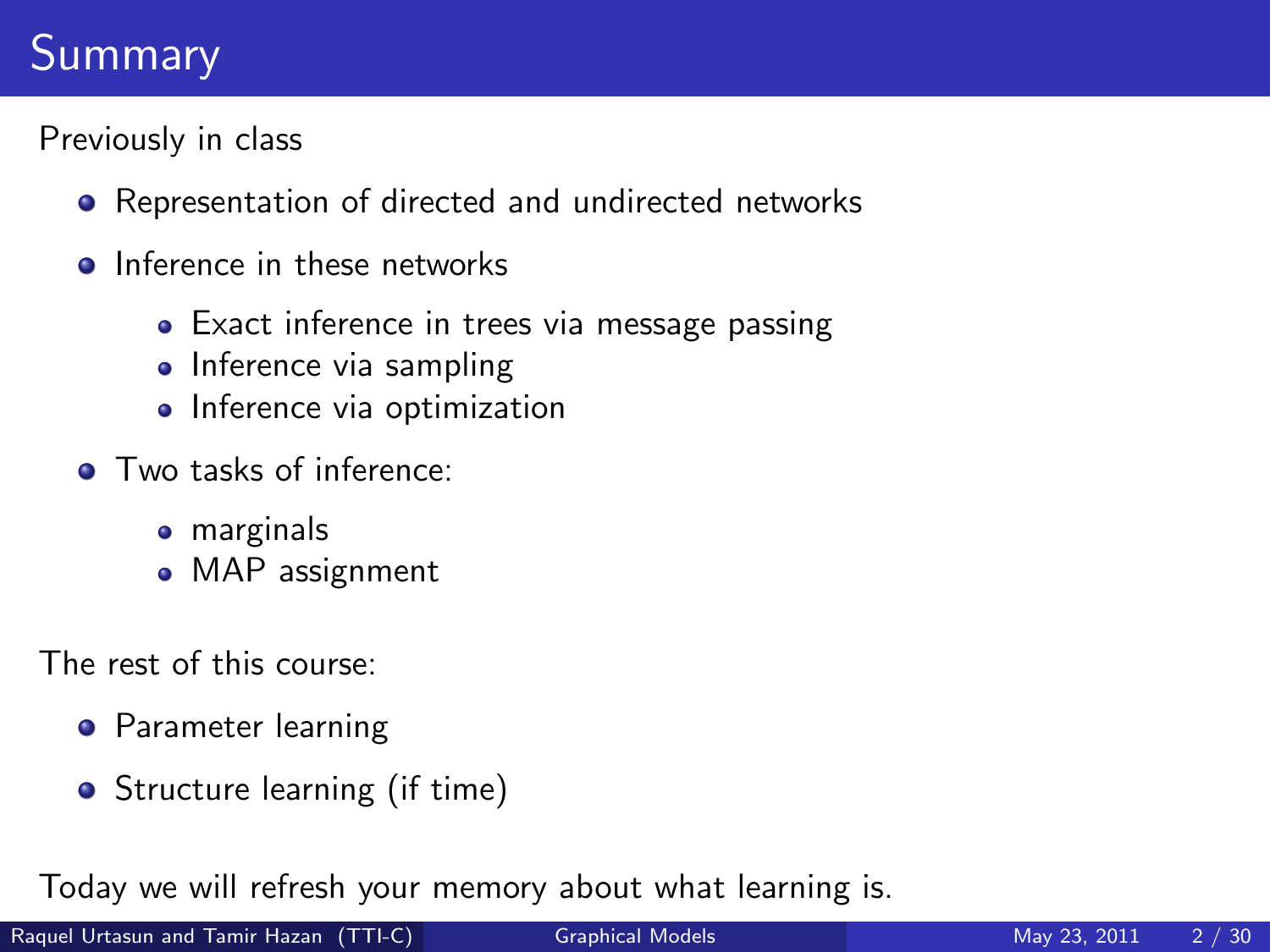- Possible things to do:
	- Use expert knowledge to determine the graph and the potentials.
	- Use learning to determine the potentials, i.e., **parameter learning**.
	- Use learning to determine the graph, i.e., structure learning.
- Manual design is difficult to do and can take a long time for an expert.
- We usually have access to a set of examples from the distribution we wish to model, e.g., a set of images segmented by a labeler.
- We call this task of constructing a model from a set of instances **model** learning.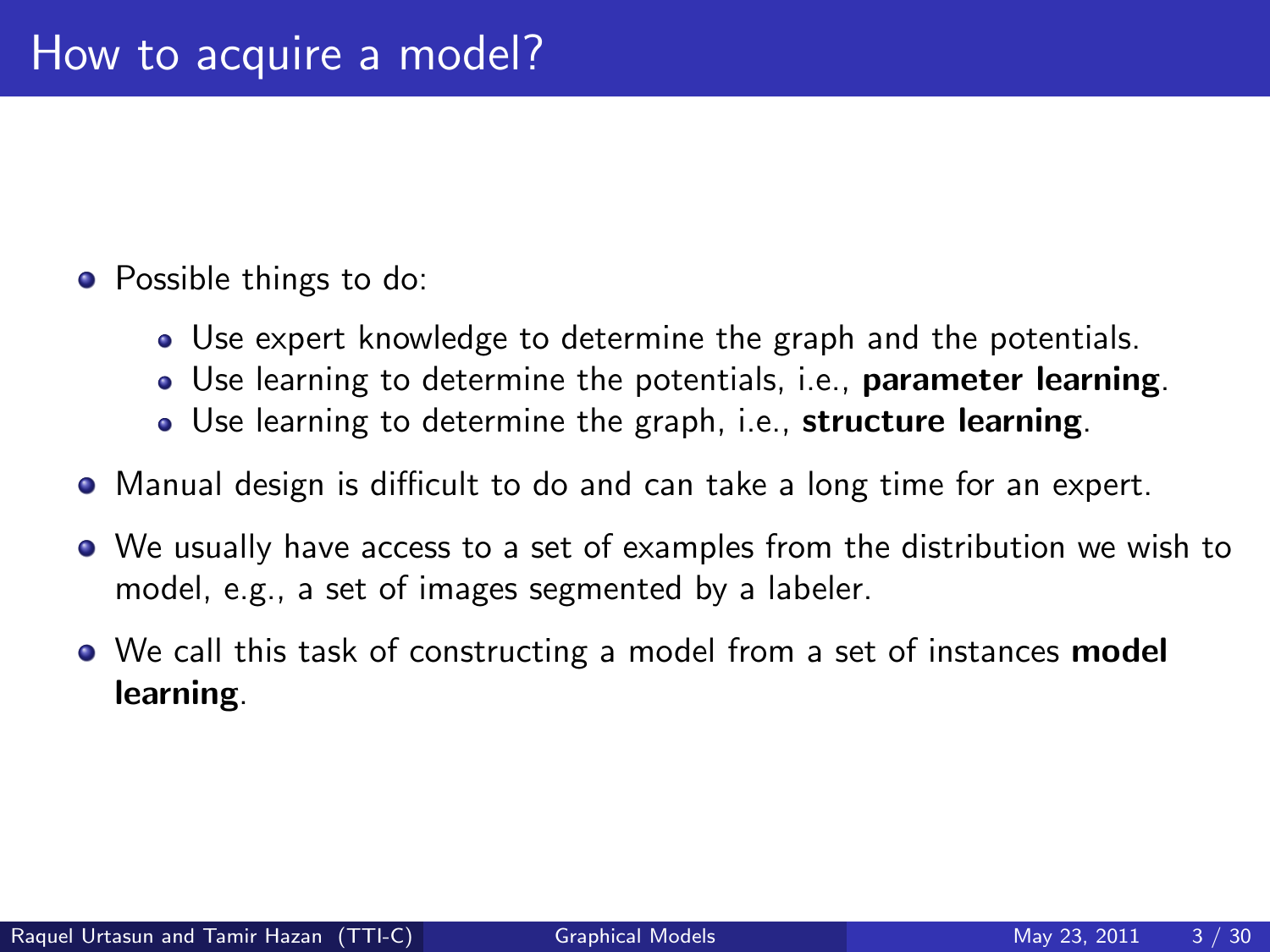- Lets assume that the domain is governed by some underlying distribution  $P^*$ , which is induced by some network model  $\mathcal{M}^* = (\mathcal{K}^*, \theta^*)$ .
- We are given a dataset  $\mathcal D$  of  $M$  samples from  $P^*.$
- The standard assumption is that the data instances are **independent and** identically distributed (IID).
- $\bullet$  We are also given a family of models  $M$ , and our task is to learn some model  $\hat{\mathcal{M}}$  in this family that defines a distribution  $P_{\hat{\mathcal{M}}}$ .
- We can learn model parameters for fix structure, or structure and model parameters.
- We might be interested in returning a single model, a set of hypothesis that are likely, a probability distribution over models, or even a confidence of the model we return.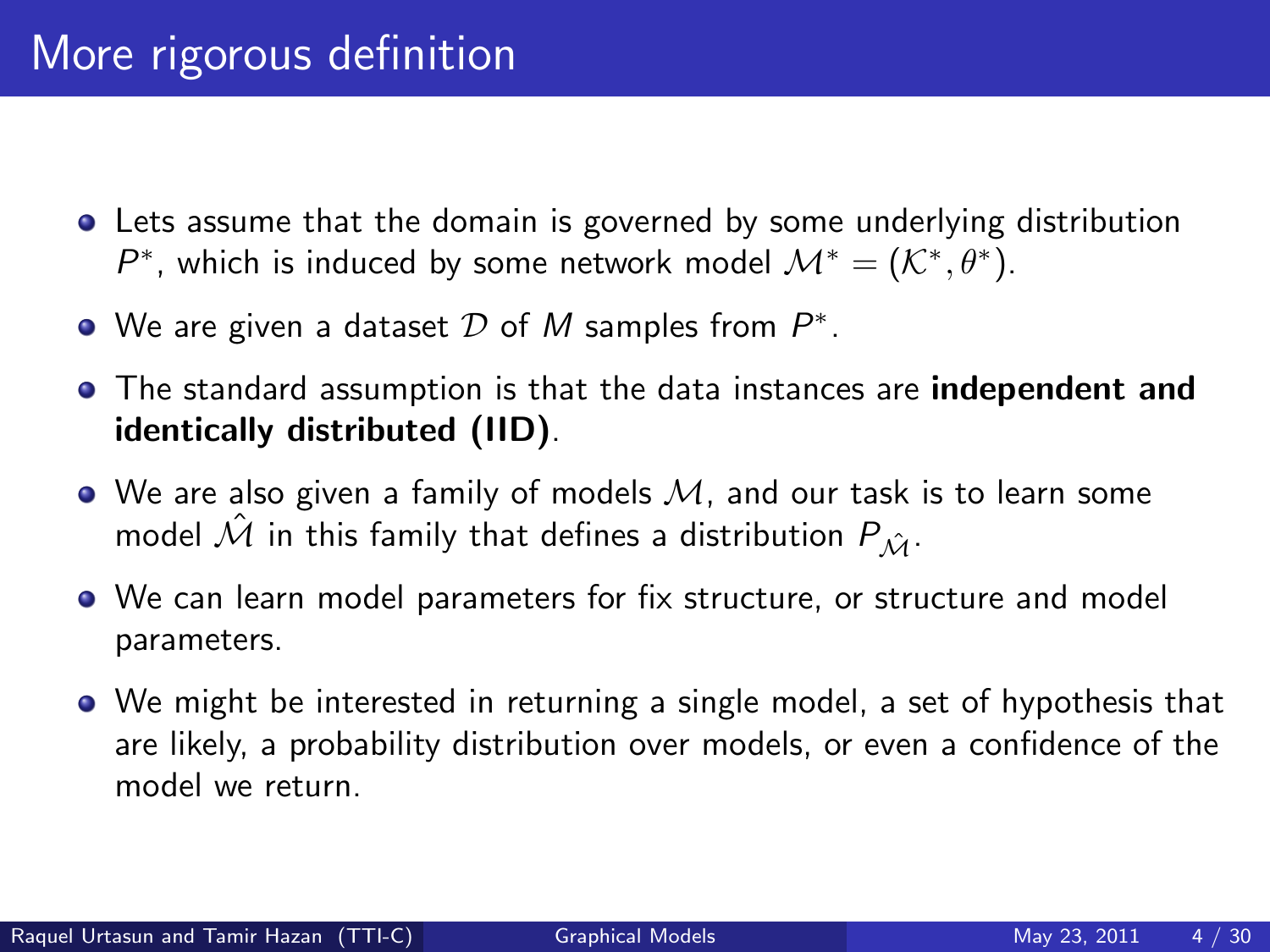- $\bullet$  The goal of learning is to return a model  $\hat{\mathcal{M}}$  that precisely captures the distribution  $P^*$  from which our data was sampled.
- This is in general not achievable because
	- computational reasons.
	- limited data only provides a rough approximation of the true underlying distribution.
- We need to select  $\hat{\mathcal{M}}$  to construct the "best" approximation to  $\mathcal{M}^*.$
- What is "best"?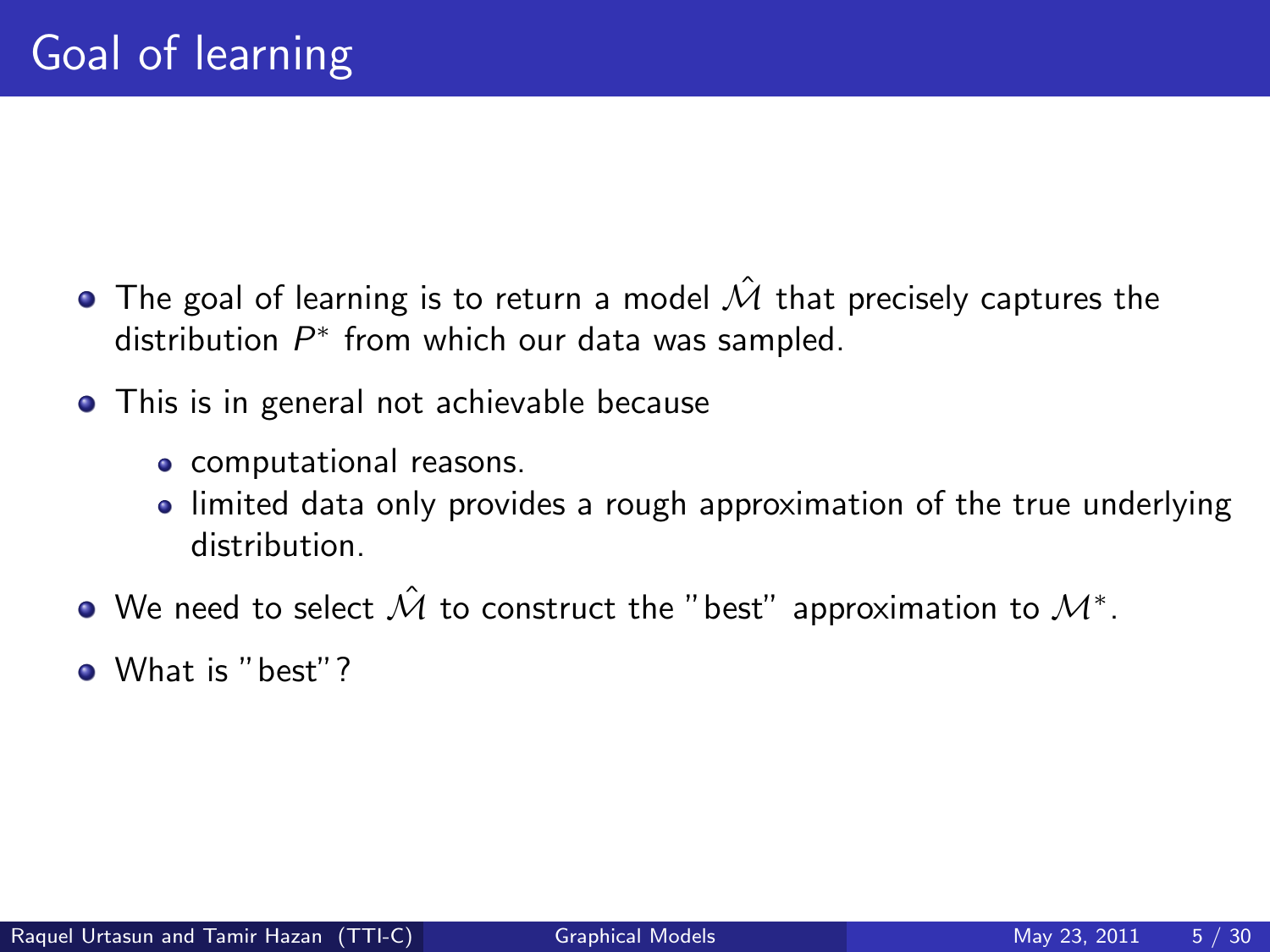This depends on what we want to do

- **1** Density estimation: we are interested in marginals.
- <sup>2</sup> Specific prediction tasks: we are interested in conditional probabilities.
- **3** Structure or knowledge discovery: we are interested in the model itself.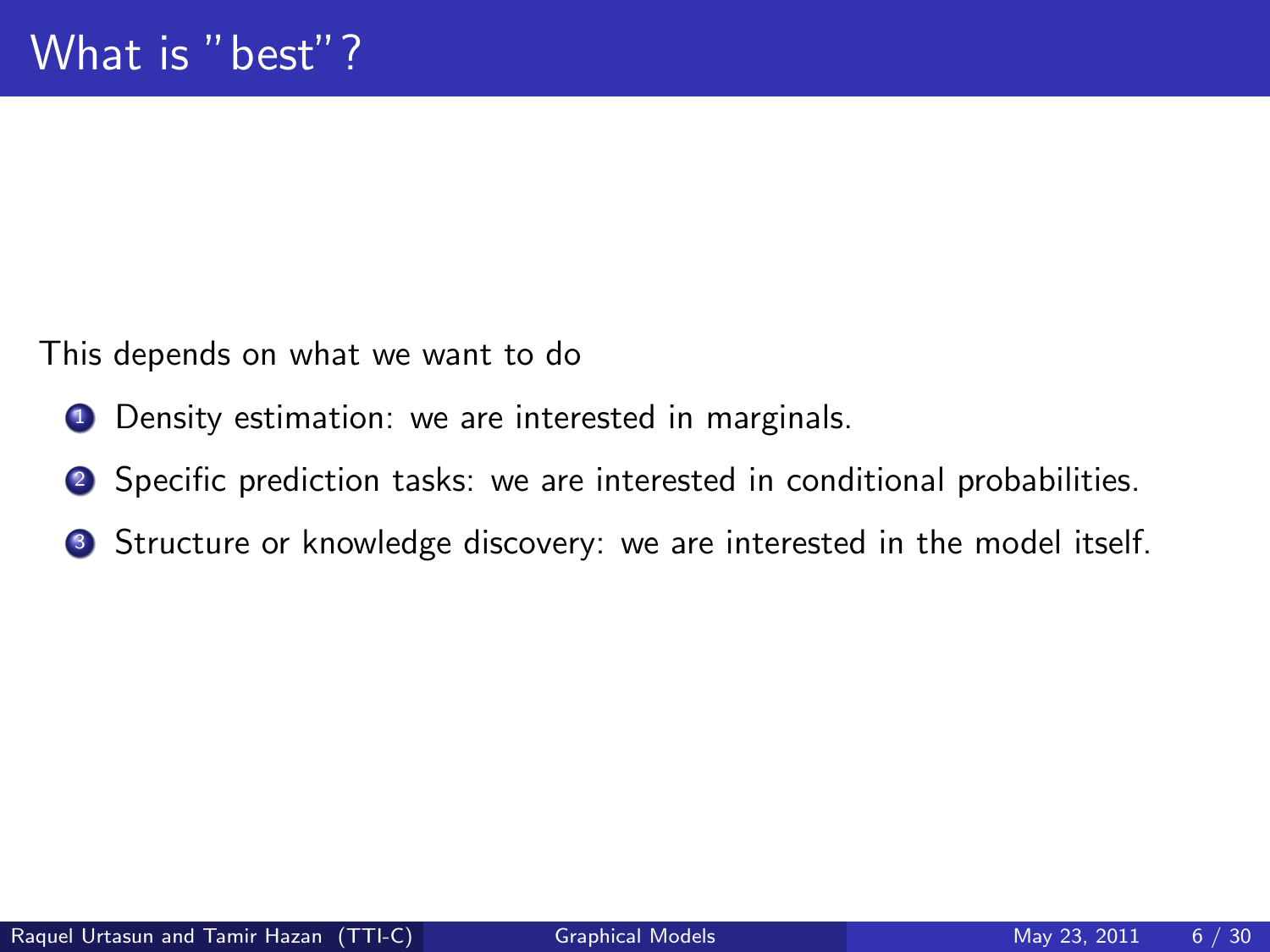# 1) Learning as density estimation

- We want to answer probabilistic inference queries.
- In this setting we can reformulate the learning problem as **density** estimation.
- We want to construct  $\hat{\mathcal{M}}$  as "close" as possible to  $P^*.$
- **How do we evaluate "closeness"?**
- Relative entropy is one possibility

$$
\mathbf{D}(P^*||\hat{P}) = \mathbf{E}_{\xi \sim P^*} \left[ \log \left( \frac{P^*(\xi)}{\hat{P}(\xi)} \right) \right]
$$

- $\mathbf{D}(P^*||\hat{P})=0$  iff the two distributions are the same.
- It measures the "compression loss" (in bits) of using  $\hat{P}$  instead of  $P^*$ .
- Problem: In general we do not know  $P^*$ .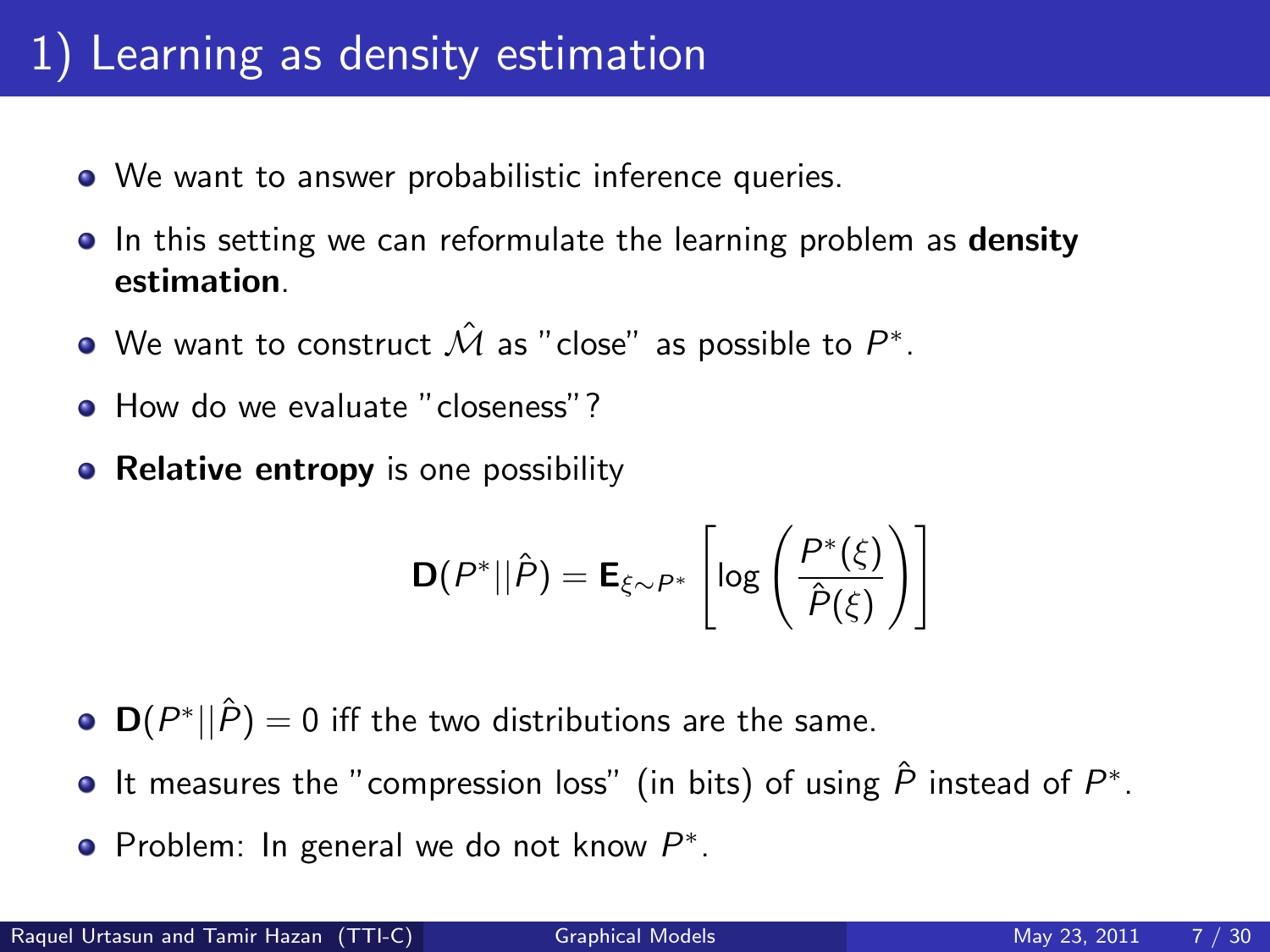#### Expected log-likelihood

• We can simplify this metric for any two distributions over  $\mathcal X$ 

$$
\mathbf{D}(P^*||\hat{P}) = \mathbf{E}_{\xi \sim P^*} \left[ \log \left( \frac{P^*(\xi)}{\hat{P}(\xi)} \right) \right] = \mathbf{H}_P(\mathcal{X}) - \mathbf{E}_{\xi \sim P^*} \left[ \log \hat{P}(\xi) \right]
$$

 $\bullet$  The first term does not depend on  $\ddot{P}$ .

We can then maximize the expected log-likelihood

$$
\mathsf{E}_{\xi \sim P^*} \left[ \log \hat{P}(\xi) \right]
$$

- It assigns high probability to instances sampled from  $P^*$ , so to reflect the true distribution.
- We can now compare models, but since we are not computing  $H_P(\mathcal{X})$ , we don't know how close we are to the optimum.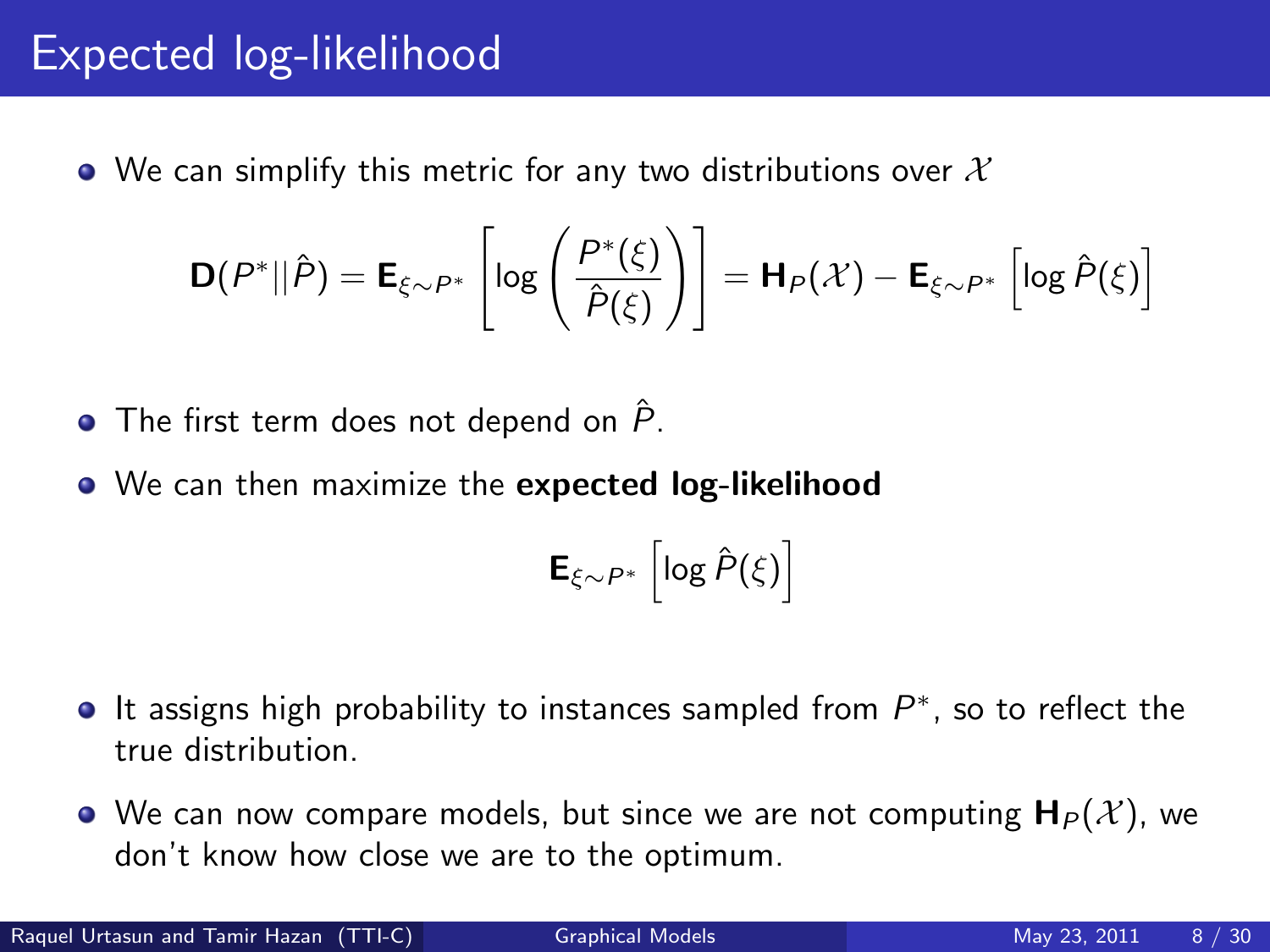#### Likelihood, Loss and Risk

- We are interested in the (log) likelihood of the data given a model, called the **log-loss**  $log P(D, M)$ .
- **•** This is an example of **loss function**.
- A loss function  $loss(\xi, \mathcal{M})$  measures the loss that a model M makes on a particular instance  $\xi$ .
- When instances are sampled from some distribution  $P^*$ , our goal is to find the model that minimizes the expected loss or risk

$$
\mathbf{E}_{\xi\sim P^*}\left[ \textit{loss}(\xi,\mathcal{M}) \right]
$$

 $P^*$  is unknown, but we can approximate the expectation using the empirical average, i.e., empirical risk

$$
\mathsf{E}_{\mathcal{D}}\left[ \mathit{loss}(\xi,\mathcal{M}) \right] = \frac{1}{|\mathcal{D}|}\sum_{\xi \in \mathcal{D}} \mathit{loss}(\xi,\mathcal{M})
$$

 $\bullet$  It is intuitive in the case of log loss, where

$$
P(\mathcal{D},\mathcal{M})=\prod_{m=1}^M P(\xi_m,\mathcal{M})
$$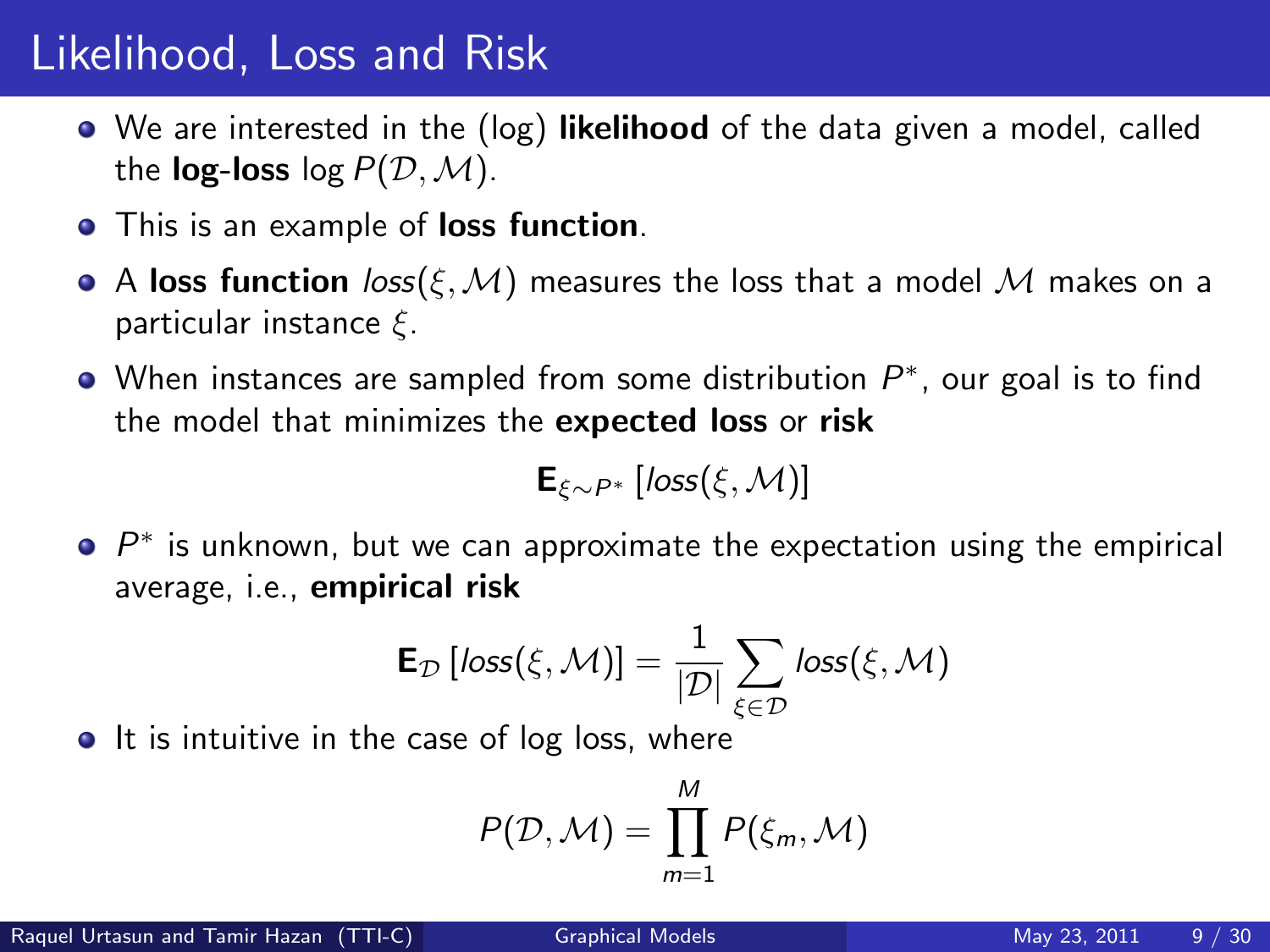# 2) Specific Prediction Task

- $\bullet$  We want to predict a set of variables **Y** given some others **X**, e.g., segmentation.
- We concentrate on predicting  $P(Y|X)$ .
- A model trained should be able to produce  $\hat{P}(Y|\mathbf{x})$  and the MAP assignment

 $\operatorname{argmax} \hat{P}(\mathbf{y}|\mathbf{x})$ y

**•** An example of loss metric is the **classification error** 

$$
\mathbf{E}_{(\mathbf{x}, \mathbf{y}) \sim P^*} \left[ \mathbb{1} \{ \hat{P}(\mathbf{y} | \mathbf{x}) \} \right]
$$

which is the probability over all  $(x, y)$  pairs sampled from  $P^*$  that our classifier selects the right label.

**•** This metric is not well suited for situations with multiple labels. Why?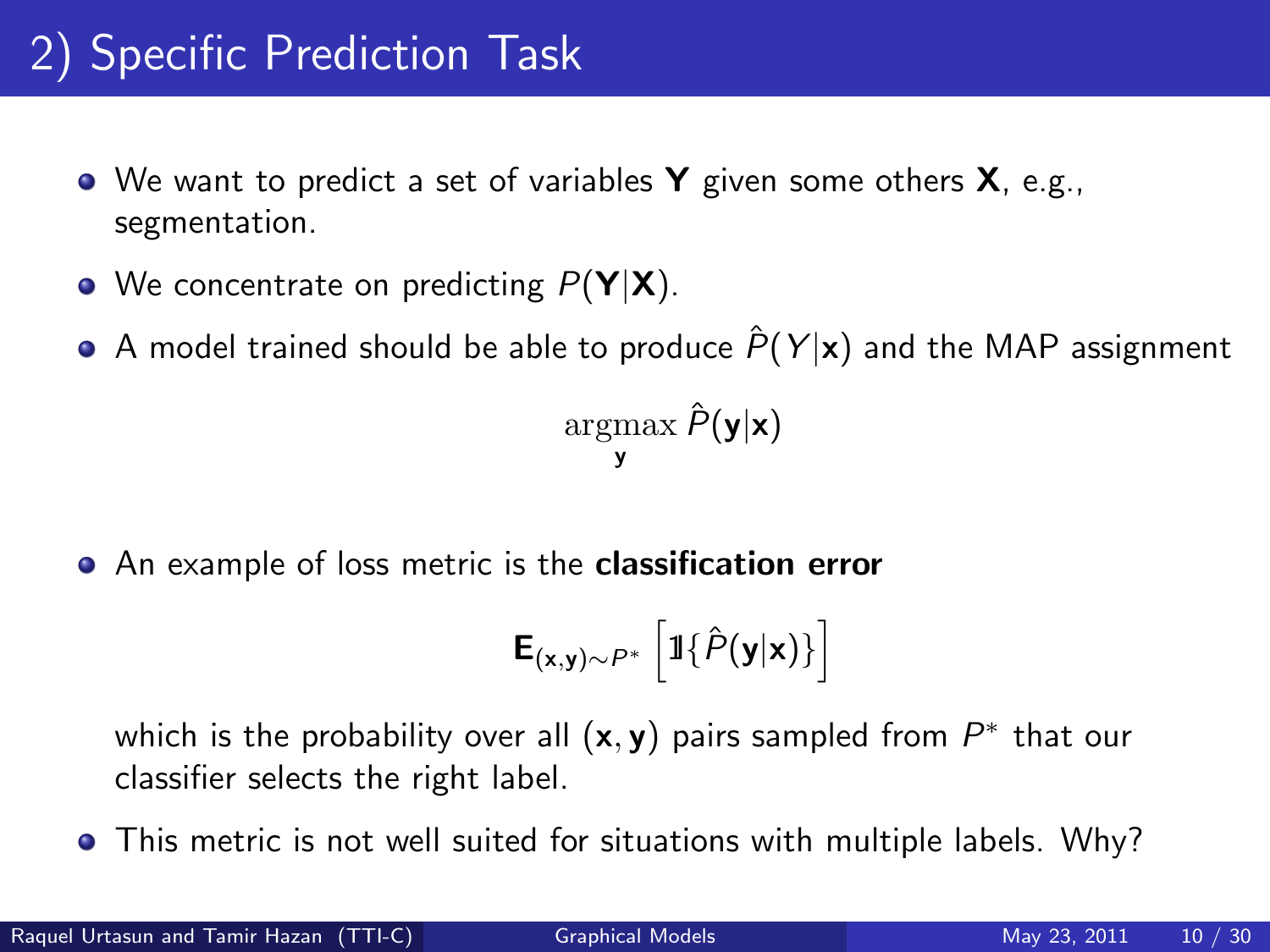- **Hamming loss** counts the number of variables in which the MAP differs from the ground truth label.
- **Conditional log-likelihood** takes into account the confidence in the prediction

$$
\mathbf{E}_{(\mathbf{x}, \mathbf{y}) \sim P^*} \left[ \log \hat{P}(\mathbf{y}|\mathbf{x}) \right]
$$

- Unlike the density estimation, we do not have to predict the distribution over X.
- We negate this expression to get a loss, and compute an empirical estimate by taking the average with respect to  $D$ .
- Good choice if we know that we are only going to care about this task.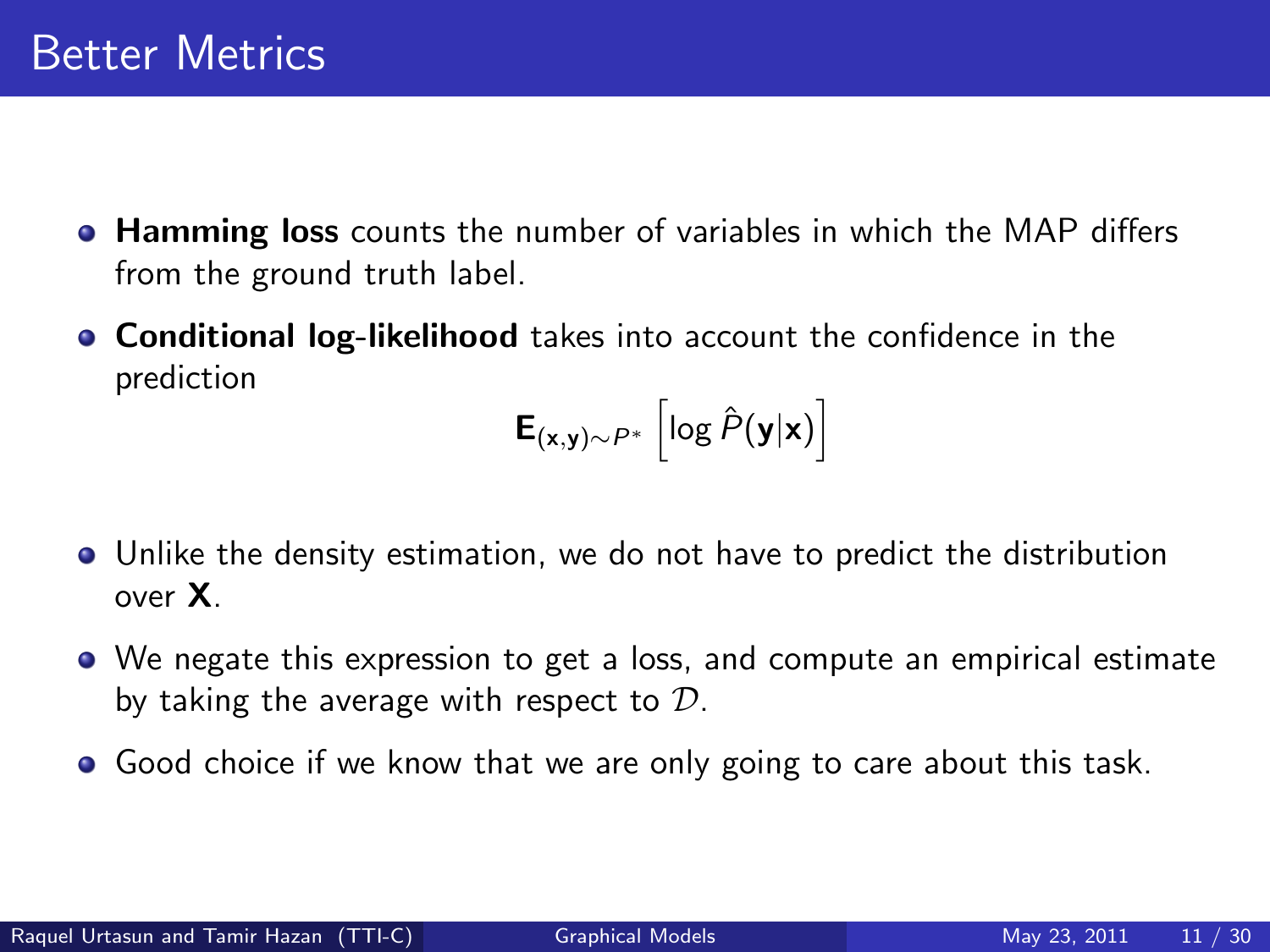- We hope that looking at the learned model we can discover something about  $P^*$ 
	- What are the direct and undirect dependencies.
	- Nature of the dependencies, e.g., positive or negative correlation.
- We may want to learn the structure of the model.
- Simple statistical models (e.g., looking at correlations) can be used.
- **•** But the learned network can have a direct causal interpretation and reveal finer structure, e.g., distinguish between direct and undirect dependencies.
- In this setting we care about discovering the correct model  $\mathcal{M}^*$  , rather than a different model  $\hat{\mathcal{M}}$  that induces a distribution similar to  $\mathcal{M}^*.$
- Metric is in terms of the differences between  $\mathcal{M}^*$  and  $\hat{\mathcal{M}}$ .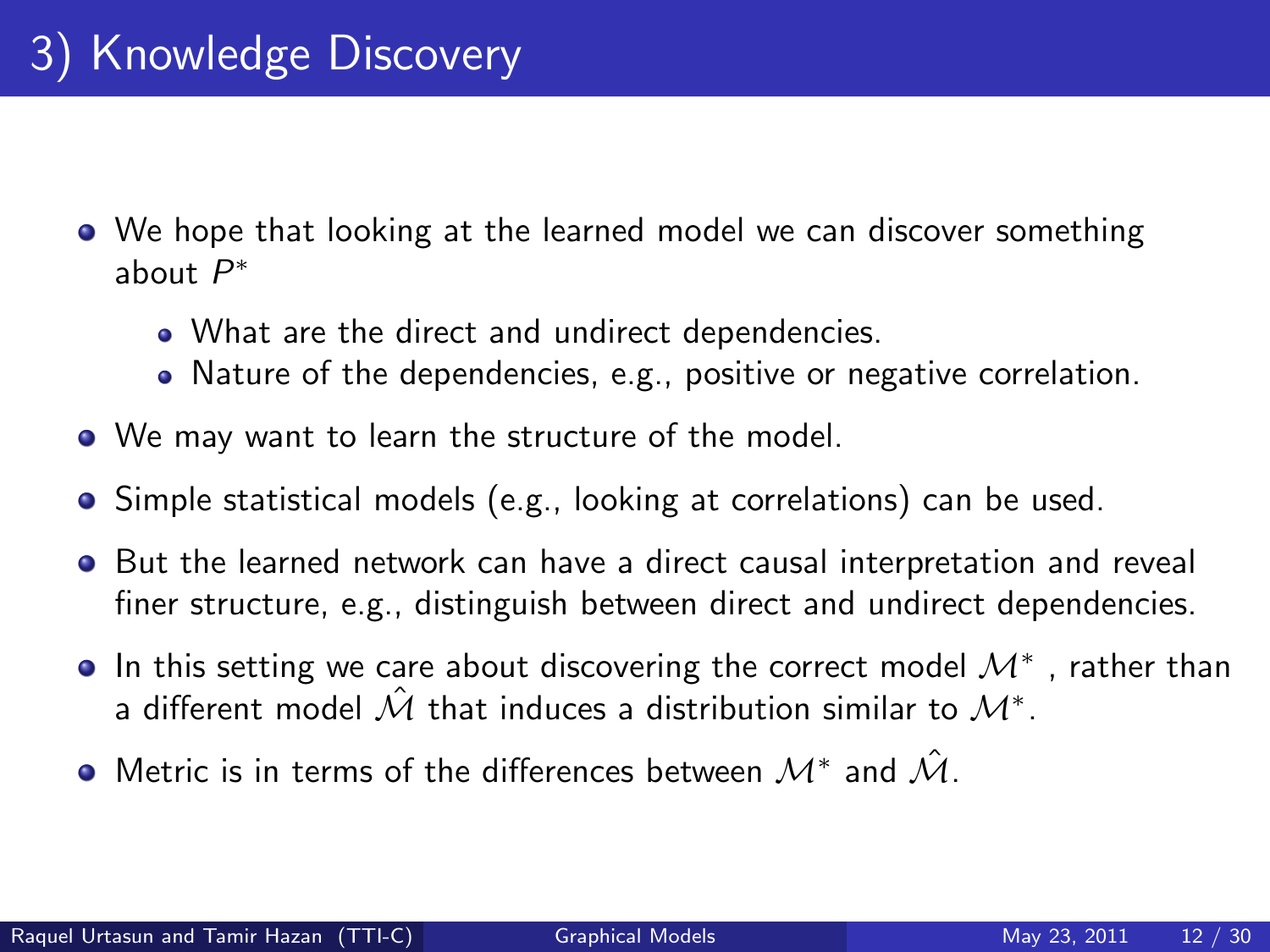- The true model might not be identifiable
	- e.g., Bayesian network with several I-equivalent structures.
	- In this case the best we can hope is to discover an I-equivalent structure.
	- Problem is worst when the amount of data is limited and the relationships are weak.
- When the number of variables is large relative to the amount of training data: pairs that appear strongly correlated just by chance.
- In knowledge discovery it is very important to asses the confidence in a prediction.
- Taking into account the number of data available and the number of hypothesis.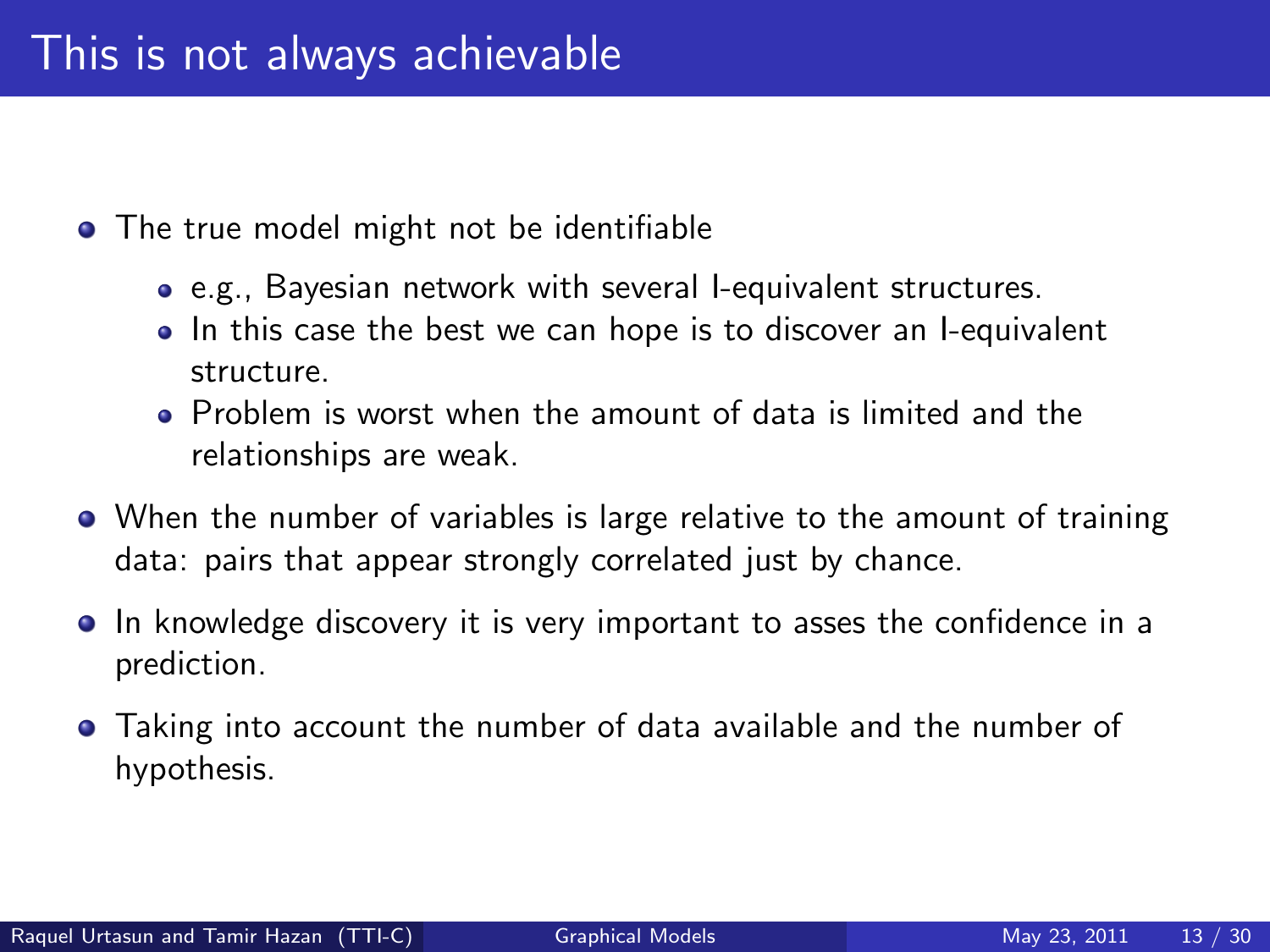- We define a numerical criteria that we would like to optimize.
- Learning is generally treated as an optimization problem where we have
	- Hypothesis space: a set of candidate models.
	- Objective function: a criterion for our preference for the models.
- We can formulate learning as finding a high-scoring model within our model class.
- Different approaches choose different hypothesis spaces and different objective functions.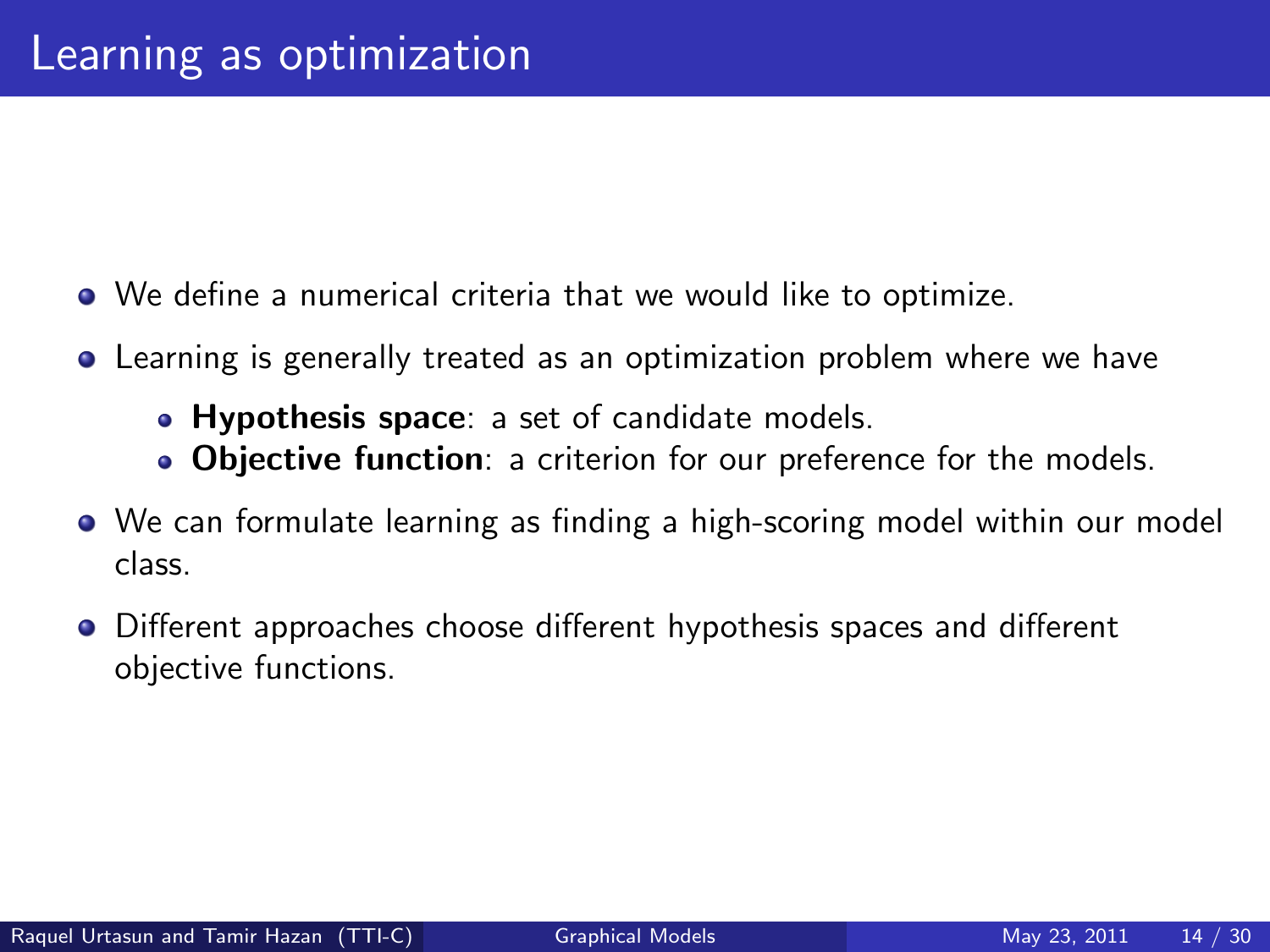#### Empirical Risk

 $\bullet$  Choose a model M that optimizes the expectation of a particular loss

 $\mathsf{E}_{\varepsilon_{\infty}P^*}$  [loss( $\varepsilon$ , M)]

We don't know  $P^*$  so we use an empirical estimate by defining the empirical distribution

$$
\hat{P}_{\mathcal{D}}(A) = \frac{1}{M} \sum_{m} 1 \{ \xi_m \in A \}
$$

- The prob. of the event A is the fraction of training examples that satisfy A.  $\bullet$   $\hat{P}_{\mathcal{D}}$  is a prob. distribution.
- Let  $\xi_1, \xi_2, \cdots$  be a sequence of IID samples from  $P^*(\mathcal{X})$ , and let  $\mathcal{D}_M = \langle \xi_1, \cdots, \xi_M \rangle$ , then

$$
\lim_{M\to\infty}\hat{P}_{\mathcal{D}_M}(A)=P^*(A)
$$

For sufficiently large training set,  $\hat{P}_{\mathcal{D}}$  is close to  $P^*$  with high probability.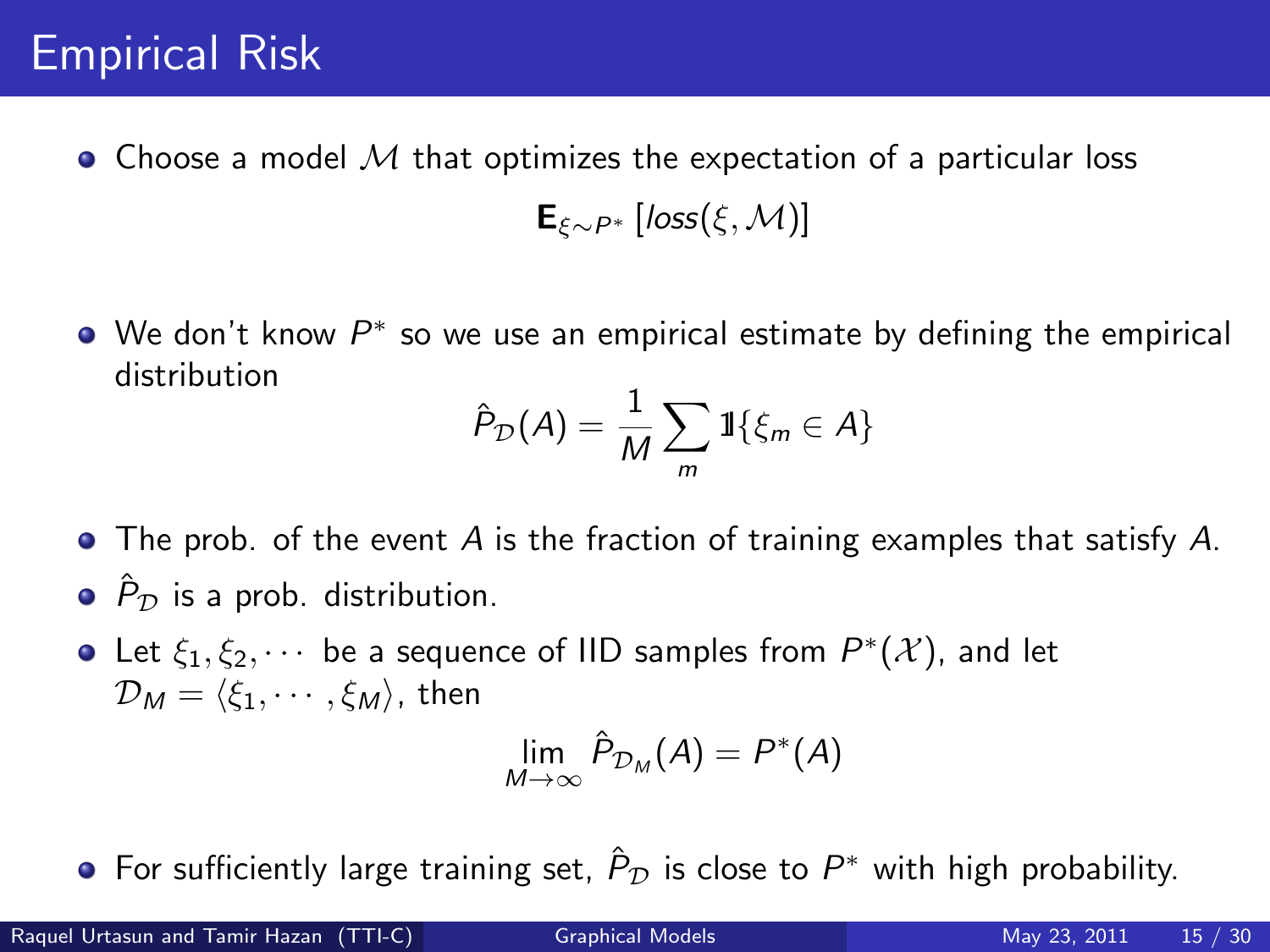- We can use  $\hat{P}_{\mathcal{D}}$  as a proxy.
- Unfortunately a naive implementation will not work, e.g, consider the case of N random binary variables, and M number of training examples, e.g.,  $N = 100, M = 1000$
- **•** Empirical risk minimization tends to **overfit** the data.
- **•** Problem when using empirical risk as a surrogate for our true risk: Generalization to unseen examples.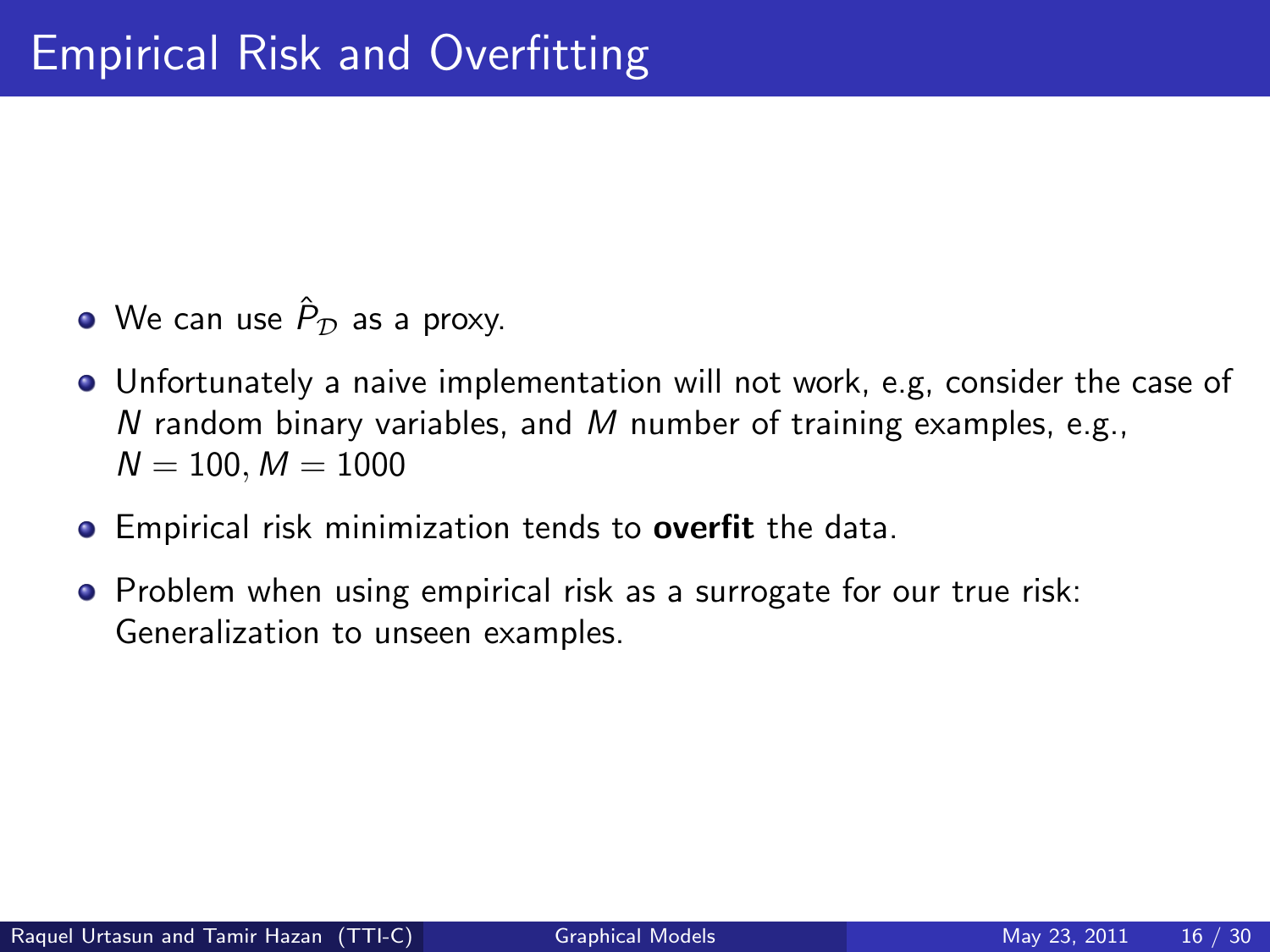- If the hypothesis space is very limited, it might not be able to represent  $P^*$ , even with unlimited data.
- This type of limitation is called bias, as the learning is limited on how close it can approximate the target distribution.
- **If we select a highly expressive hypothesis class, we might represent better** the data.
- When we have small amount of data, multiple models can fit well, or even better than the true model.
- Moreover, small perturbations on  $D$  will result in very different estimates.
- **This limitation is call the variance.**
- There is an inherent **bias-variance trade off** when selecting the hypothesis class.
- **•** Error due to both things: bias and variance.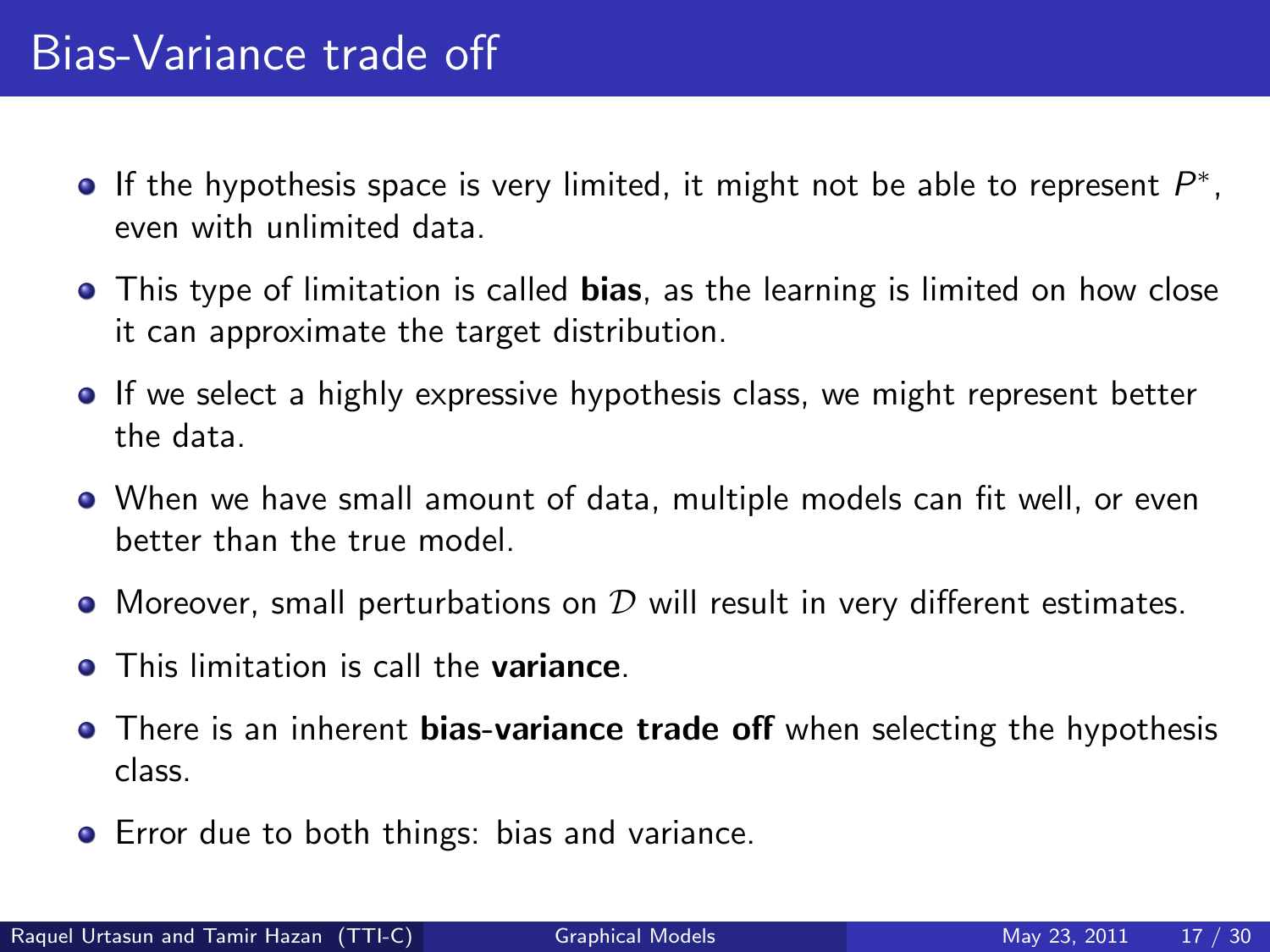- Hard constraints, by selecting a less expressive hypothesis class
- Soft preference for simpler models: Occam Razor.
- Augment the objective function with regularization.

 $objective(\xi, \mathcal{M}) = loss(\xi, \mathcal{M}) + R(\mathcal{M})$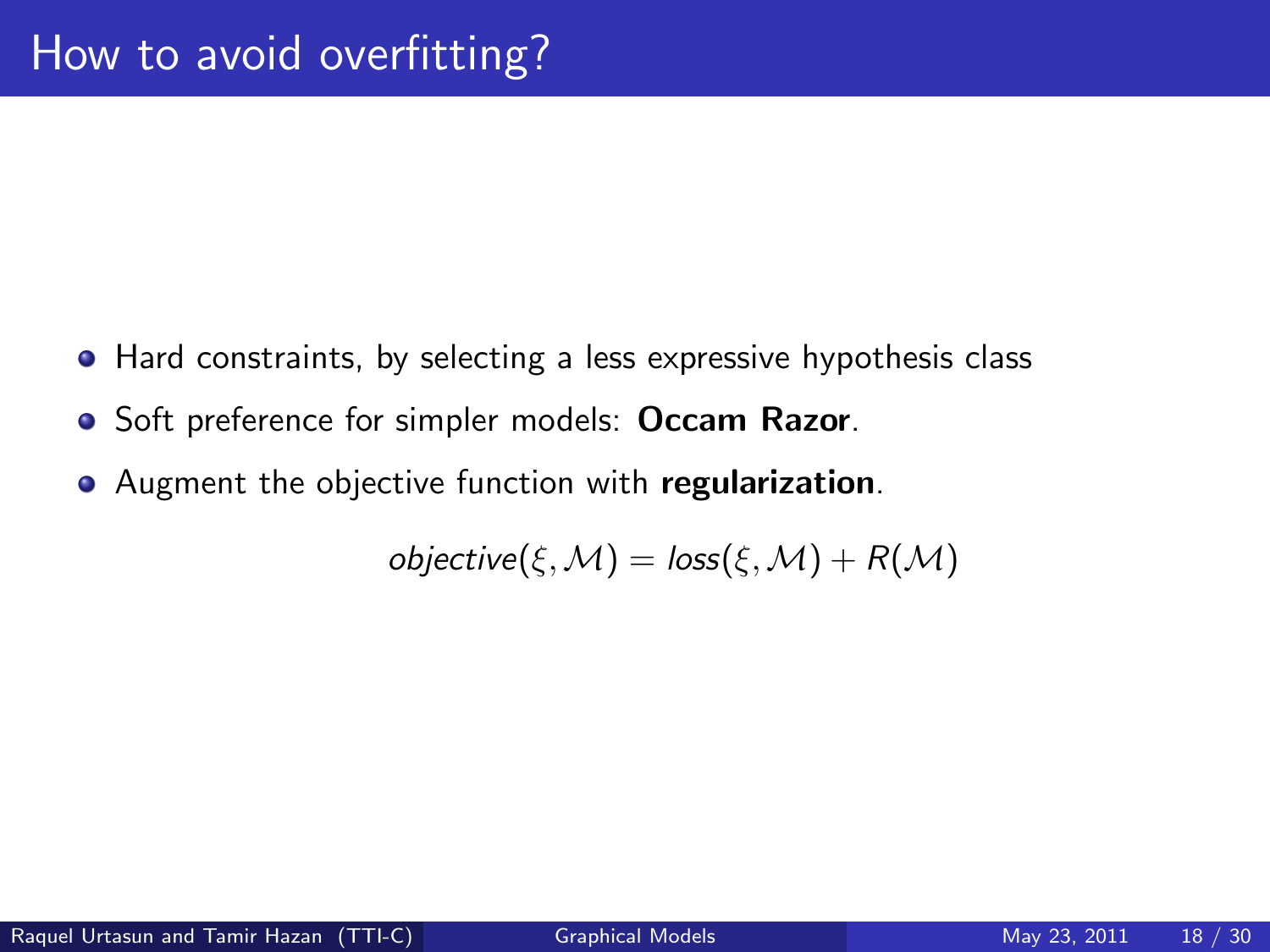# Evaluating Generalization Performance

```
Procedure Evaluate /
       M. // parameters to evaluate
      \mathcal{D}// test data set
        loss \leftarrow 0\overline{2}for m = 1, \ldots, Mloss \leftarrow loss + loss(\xi[m] : \mathcal{M})\overline{3}return \frac{l}{M}Procedure Train-And-Test (
       LearnProc, // Learning procedure
      \mathcal{D}_{train}, // Training data
      \mathcal{D}_{test}, // Test data
\mathbf{1}M \leftarrow \text{LearnProc}(\mathcal{D}_{train})return Evaluate(\mathcal{M}, \mathcal{D}_{toet})\overline{2}Procedure Holdout-Test (
       LearnProc. // Learning procedure
      \mathcal{D}. // Data set
      p_{test} // Fraction of data for testing
\mathbf{1}Randomly reshuffle instances in \mathcal D\overline{2}M_{train} \leftarrow \text{round}(M \cdot (1 - p_{test}))\mathcal{D}_{train} \leftarrow \{\xi[1], \ldots, \xi[M_{train}]\}3
        \mathcal{D}_{test} \leftarrow \{\xi[M_{train}+1], \ldots, \xi[M]\}\overline{4}5
        return Train-And-Test(LearnProc, \mathcal{D}_{train}, \mathcal{D}_{test})
    Procedure Cross-Validation (
       LearnProc, // Learning procedure
```
 $\mathcal{D}$ . // Data set  $K.$  // number of cross validation folds  $Randomly$  reshuffle instances in  $\mathcal D$  $\mathbf{I}$  $\overline{2}$ Partition  $\mathcal D$  into K disjoint datasets  $\mathcal D_1,\ldots,\mathcal D_K$  $\overline{3}$  $loss \leftarrow 0$  $\overline{A}$ for  $k = 1, \ldots, K$  $\tilde{D}$  $\mathcal{D}_{-k} \leftarrow \mathcal{D} - \mathcal{D}_k$  $\overline{6}$  $loss \leftarrow loss + Train-And-Test(LearnProc, D_{-k}, D_k)$  $\overline{7}$ return  $\frac{l}{k}$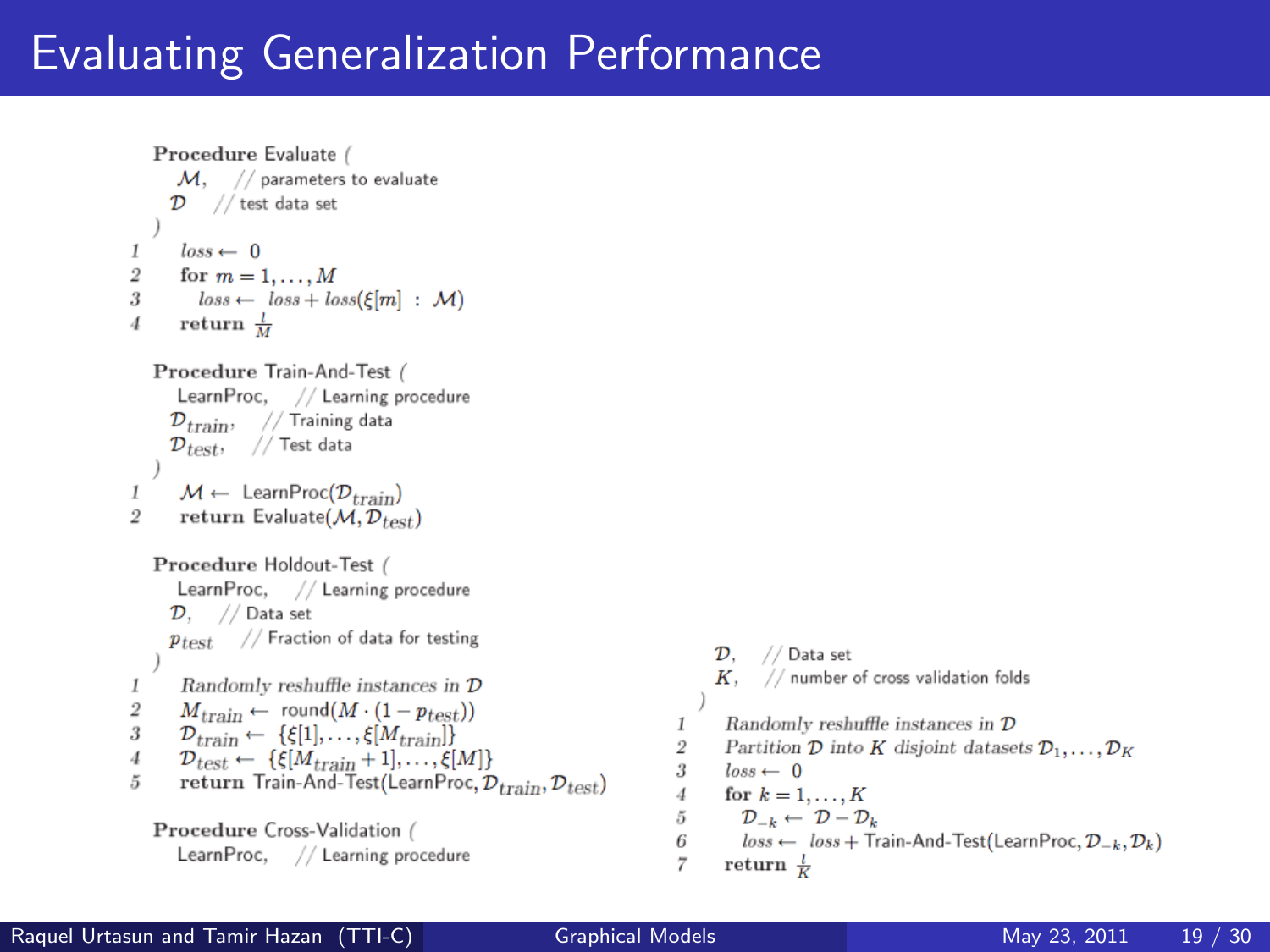- Cross-validation and hold out test do not allow us to evaluate whether our learned model captures everything that we need in the distribution.
- In statistics, goodness of fit.
- After learning the model parameters, we can evaluate if the data behaves as if it was sampled from the this distribution.
- Compare properties of the training data  $f(D_{train})$  and of datasets generated from the model of the same size  $f(\mathcal{D})$ .
- Many choices of f, e.g., empirical log-loss  $\mathbf{E}_{\mathcal{D}}[\text{loss}(\xi, \mathcal{M})]$  is the entropy for the model.
- **•** Look at the tales to compute the significance.
- $\bullet$  This can be approximate with the variance of the log-loss as a function of M.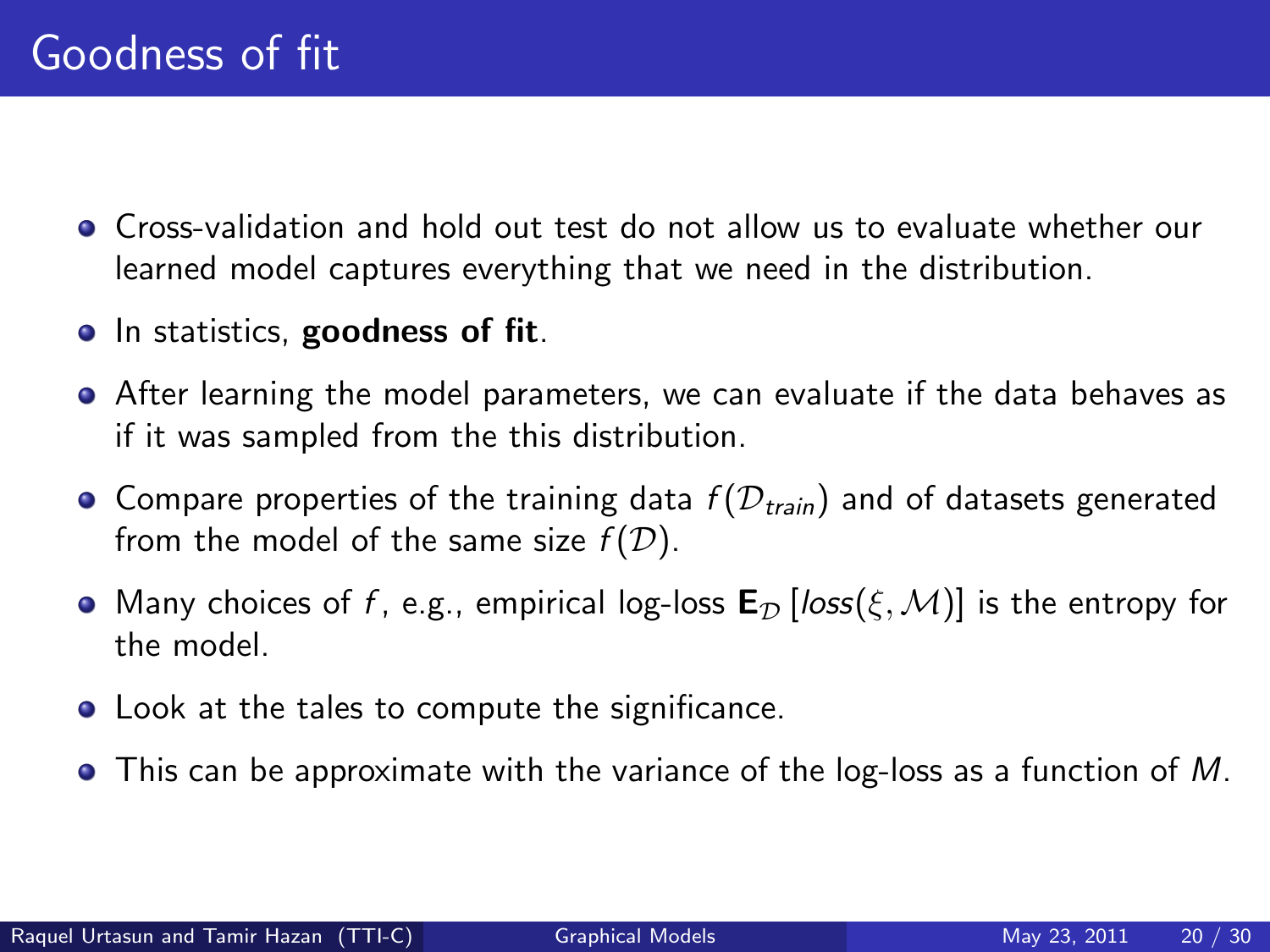- We hope that a model that achieves low training loss also achieves low expected loss (risk).
- We cannot guarantee with certainty the quality of our learned model.
- This is because the data is sample stochastically from  $P^*$ , and it might be unlucky sample.
- $\bullet$  The goal is to prove that the model is approximately correct: for most  $\mathcal{D}$ , the learning procedure returns a model whose error is low.
- Assume that we have the relative entropy to the true distribution as our loss function.
- Let  $P_M^*$  be the distribution over datasets  $\mathcal D$  of size  $M$  sampled IID from  $P^*.$
- Assume that we have a learner  $L$  that given  ${\cal D}$  returns  ${\cal M}_{L({\cal D})}.$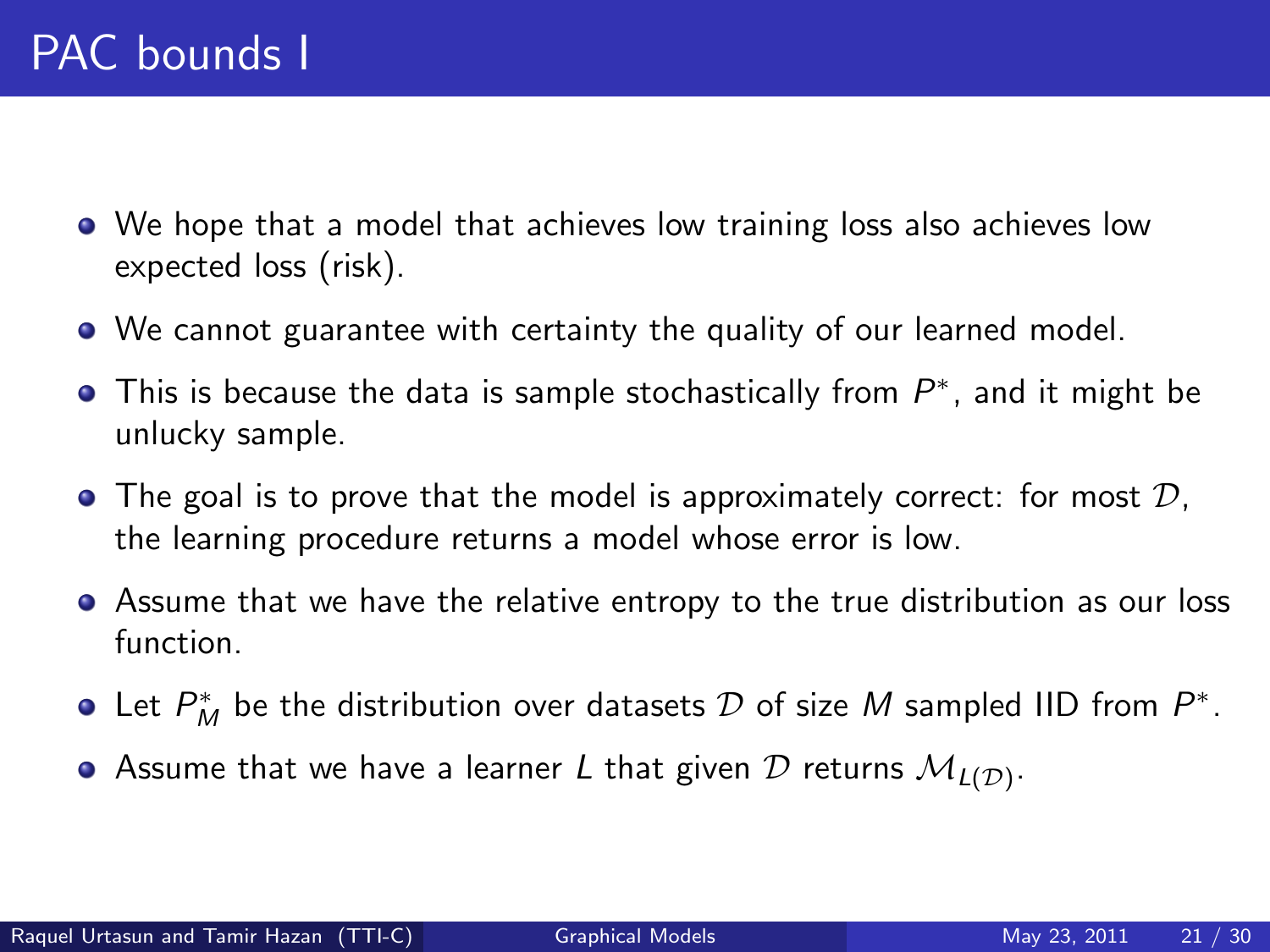$\bullet$  We want to prove results of the form: with M large enough

$$
P_M^*(\{\mathcal{D}: \mathbf{D}(P^*||P_{\mathcal{M}_{L(\mathcal{D})}})\leq \epsilon\})\geq 1-\delta
$$

with  $\epsilon > 0$  the approximation parameter and  $\delta$  our confidence parameter.

- For sufficiently large M, for most datasets  $D$  of size M sampled from  $P^*$ , the learning procedure applied to  ${\cal D}$  will learn a close approximation to  $P^*.$
- This bound can only be obtained if the hypothesis class can be correctly represent  $P^*$ .
- Such a setting is called **consistent**.
- In many cases this is not included in the hypothesis class.
- $\bullet$  In this case, the best we can hope to get error at most  $\epsilon$  worse than the lowest error found within our hypothesis space.
- The expected loss beyond the minimal possible error is called the excess risk.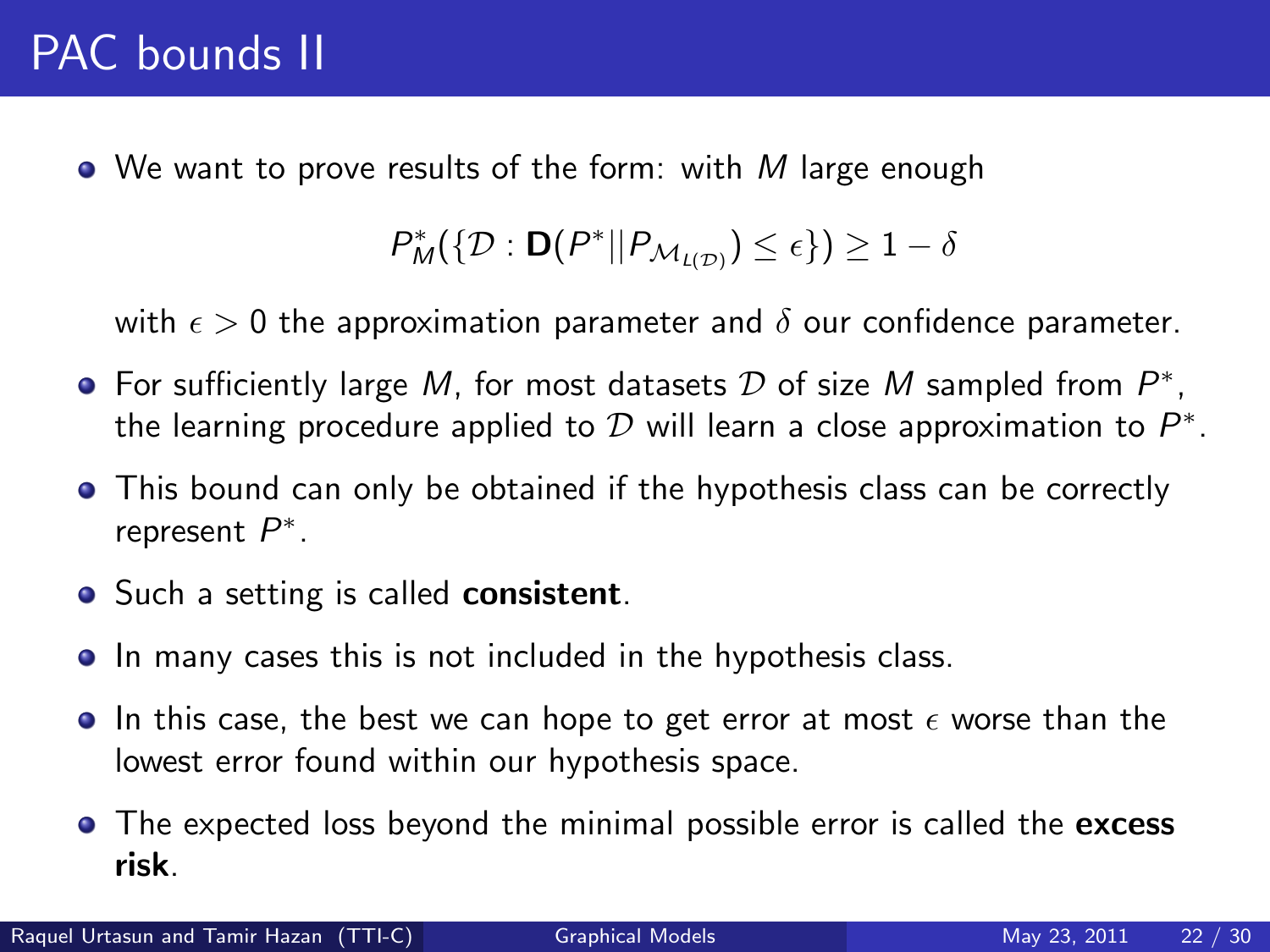### Generative vs Discriminative Training I

- We often know in advance that we want to perform a particular task, e.g., predicting Y from X.
- The training procedure we have described is to compute the joint distribution  $P^*(Y, X)$ .
- **This is called generative training** as we train the model to generate all the variables.
- $\bullet$  We can also do **discriminative training**, where the goal is to get  $\hat{P}(Y|X)$  as close as possible to  $P^*(Y|X)$ .
- The model that is trained generatively can be used for the prediction task.
- $\bullet$  However, the discriminatively trained model does not model  $P(X)$ , and cannot say anything about these variables.
- Discriminative training in BN changes the meaning of the parameters and they no longer correspond to conditional distributions of  $P^*$ .
- Discriminative training is done in the context of undirected models, i.e., conditional random fields (CRFs).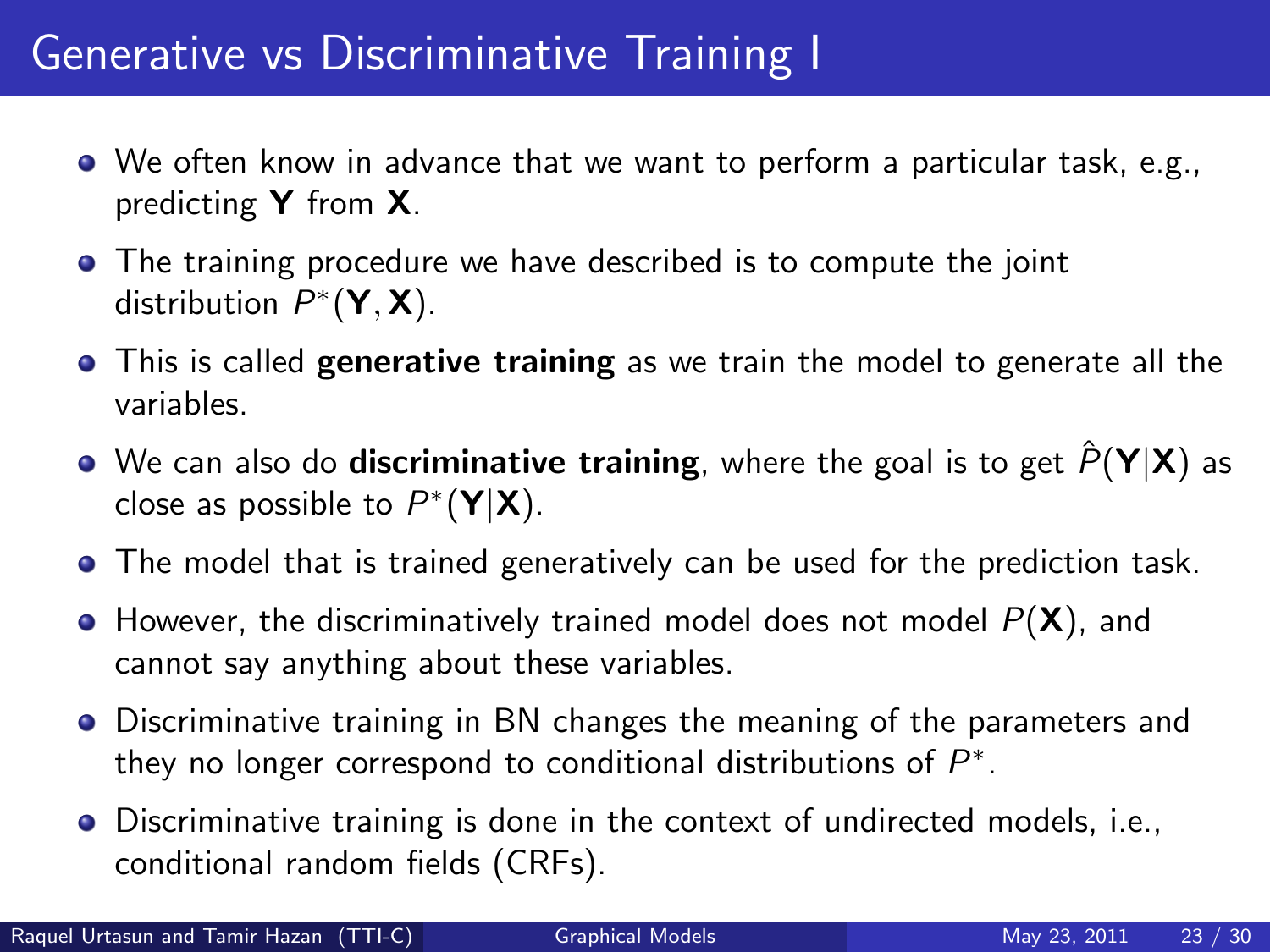- **•** Generative models have a higher *bias*, as they make assumptions about the form of  $\hat{P}(\mathbf{X})$ .
- $\bullet$  Discriminative models make assumptions only about  $\hat{P}(\mathbf{Y}|\mathbf{X})$ .
- The bias reduces the ability of the model to overfit the data, and thus generative models work usually better with small training sets.
- Discriminative models make less assumptions and thus they are less impacted by their incorrect assumptions, and work better with larger training sets.
- Discriminative models can make use of a much reacher feature set. This can result in much higher classification performance, e.g., segmentation.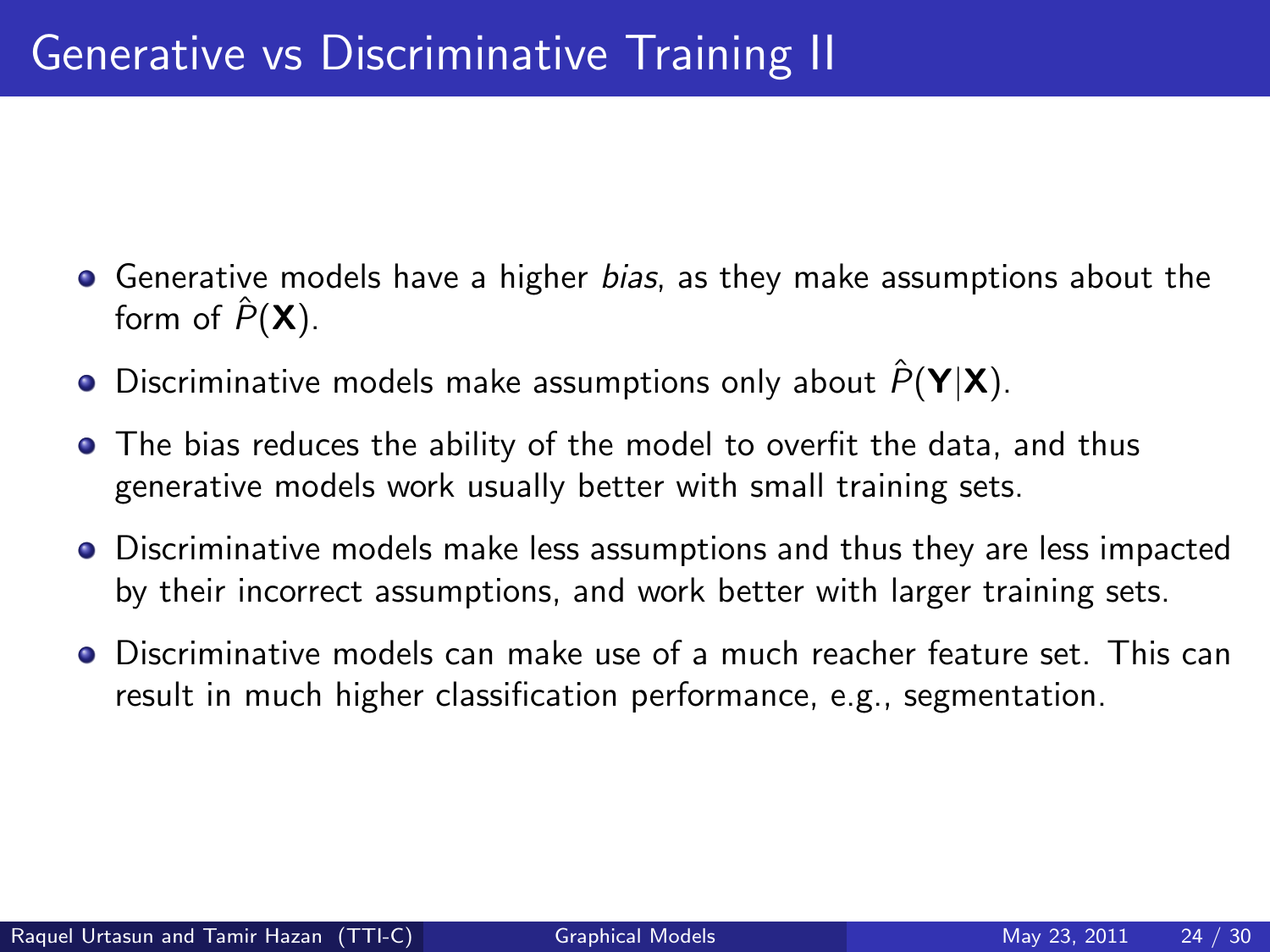The **input** to the learning is

- $\bullet$  Some prior knowledge, or constraints about  $\mathcal{\hat{M}}$ .
- $\bullet$  A set  $\mathcal D$  of IID samples.

The output of the learning is a model  $\hat{\mathcal{M}}$ , which may include the structure, the parameters or both.

The learning problem varies along 3 axis

- The output: type of graphical model we are trying to learn, i.e, BN or Markov network.
- The extent of the constraints we are given on  $\hat{\mathcal{X}}$ .
- The extent to which the data in our training set is fully observed.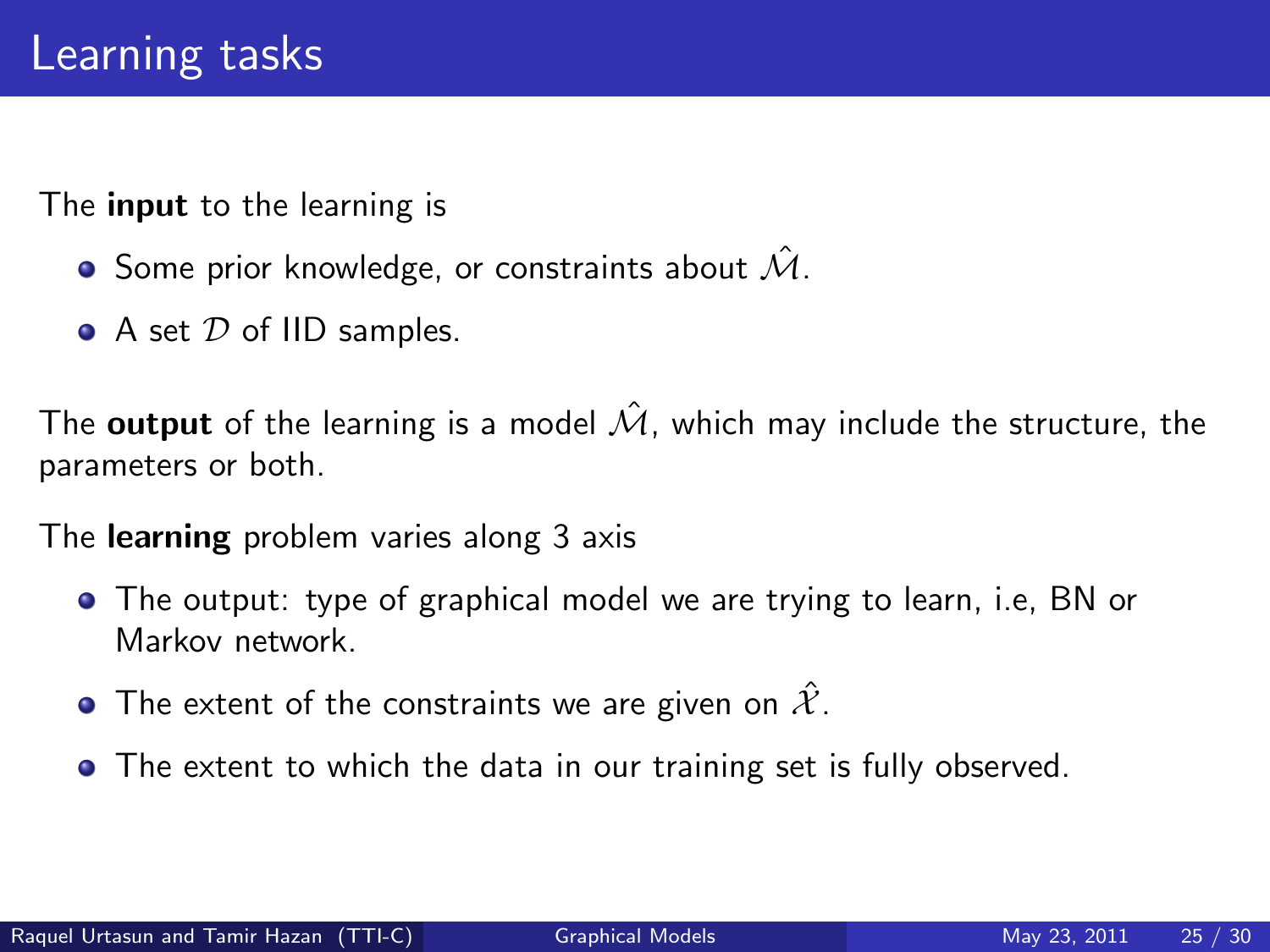Extent that our input constrains the hypothesis space, i.e., the class of models that we are allow to learn.

- We are given a graph structure, and we have to learn only (some of) the parameters.
- Learn both the parameters and the structure.
- We might not even know the complete set of variables over which  $P^\ast$  is defined, i.e., we might only observe some subset of variables.

The less prior knowledge we are given, the larger the hypothesis space. This complexity depends on

- statistical: If we restrict too much it might be unable to represent  $P^*$ . If the model is too flexible, we might have models with high score and bad fit to  $P^*$ .
- **computational**: the richer the hypothesis class, the more difficult to search.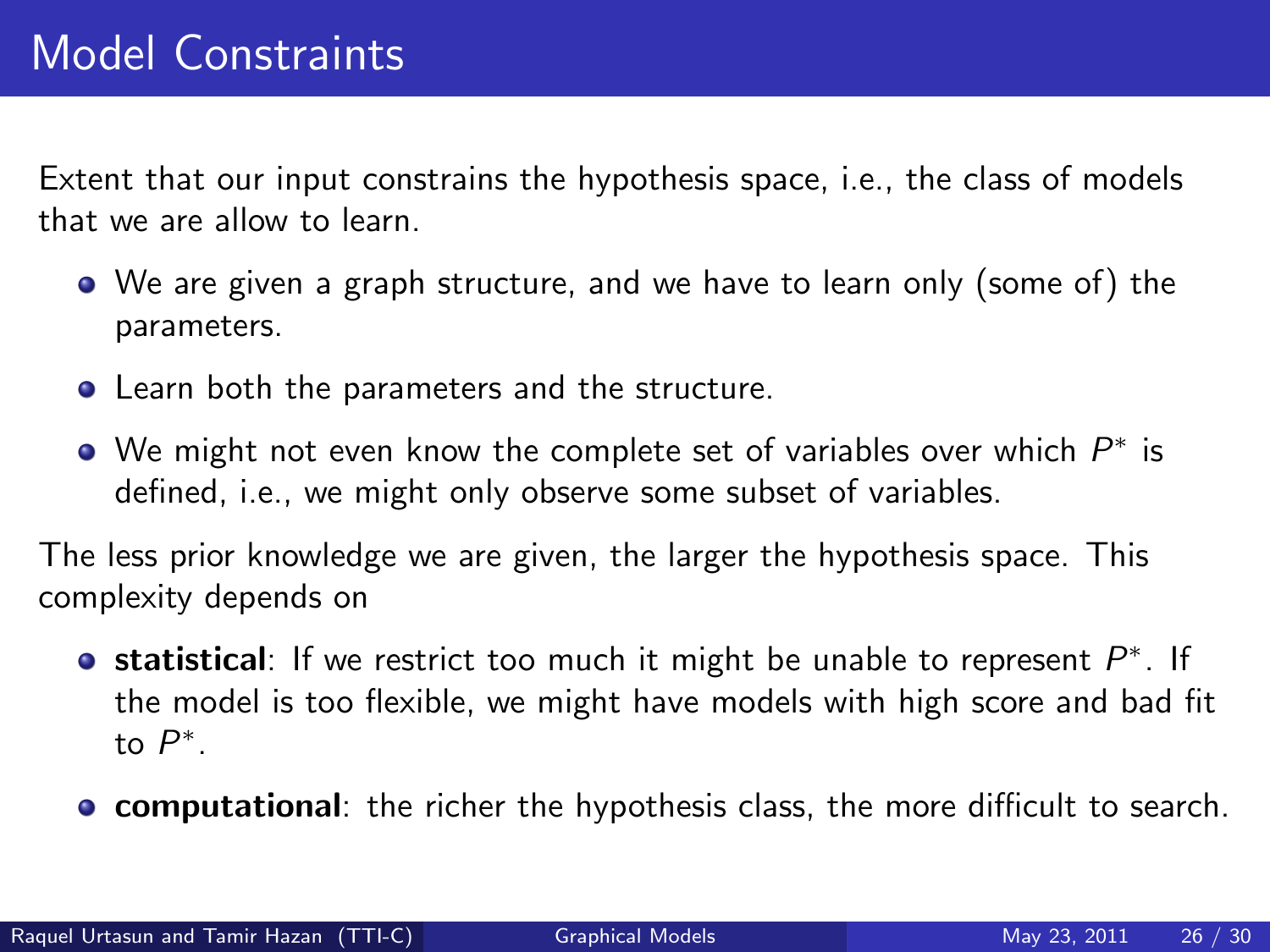- **Fully observed**: each training instance sees all the variables.
- **Partially observed:** In each training instance, some variables are not observed, e.g., patients and medical tests.
- **Hidden variables:** The value of certain variables is never observed in any of the training instances. This arrives if we don't know all the variables, but also if we simple don't have observations for some.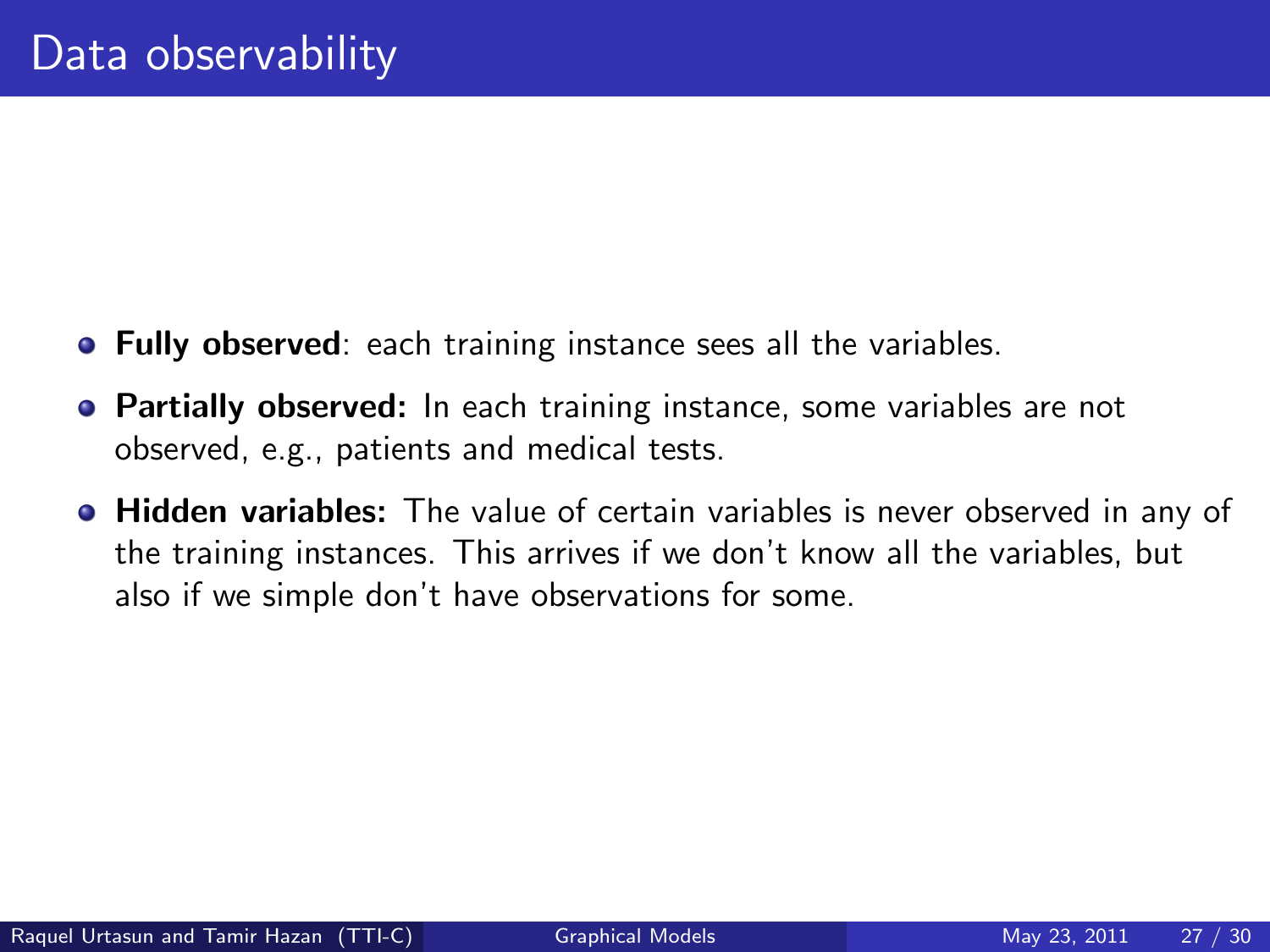# Missing data

- **•** If the data is missing, we have to hypothesize their value.
- The larger the number of these variables, the less reliable we can hypothesize.
- **•** For the task of knowledge discovery the hidden variables might be very important.

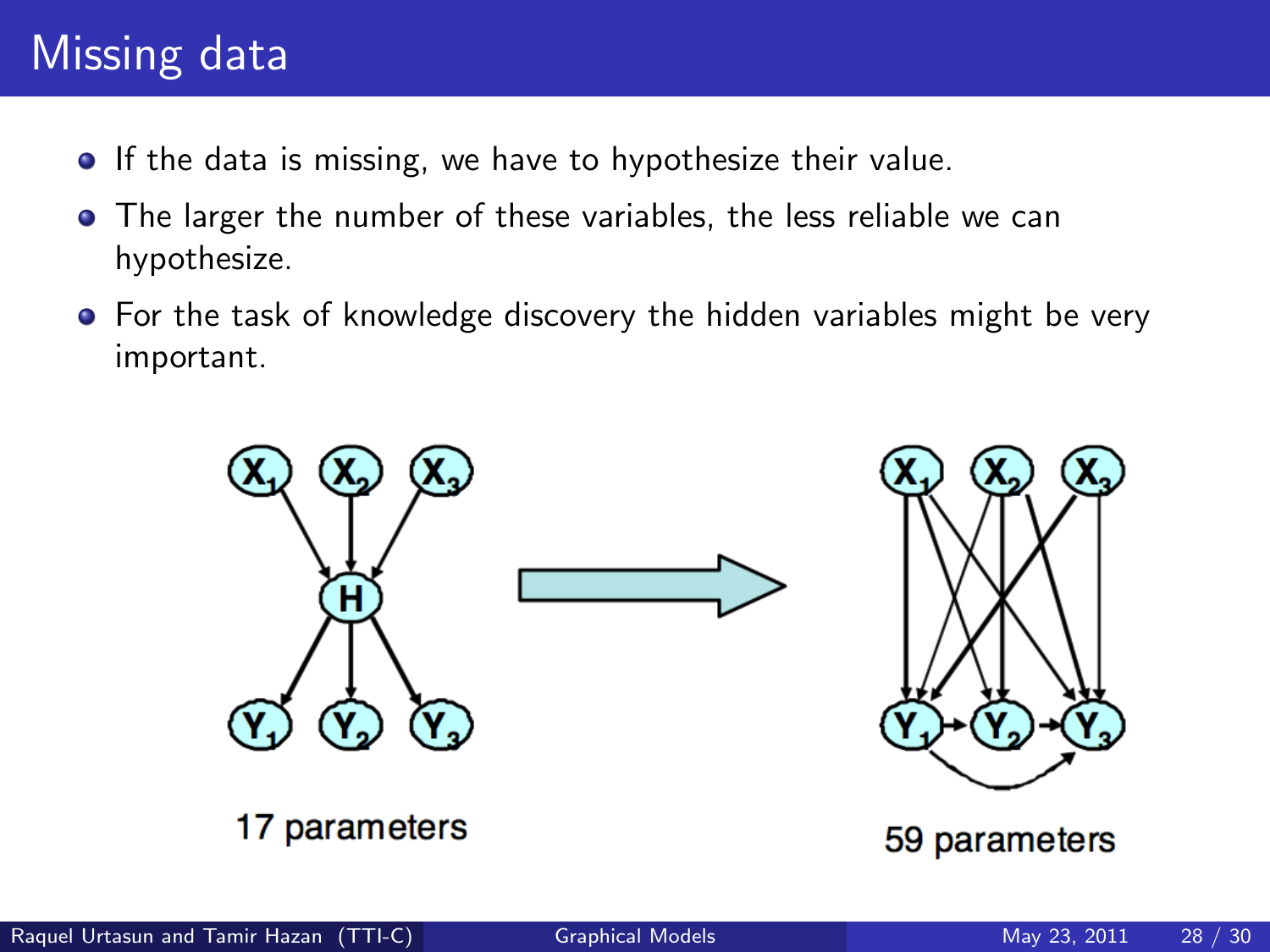# Taxonomy of Learning Tasks in BN

|                                                 | <b>Complete data</b>                                                             | <b>Missing data</b>                                                                           | <b>Hidden</b><br>variables                                       |
|-------------------------------------------------|----------------------------------------------------------------------------------|-----------------------------------------------------------------------------------------------|------------------------------------------------------------------|
| <b>Known structure</b>                          | <b>Closed form solution</b>                                                      | • Iterated optimization<br>to local maximum,<br>· inference on network<br>multiple times      | • Symmetrical<br>solutions<br>$\cdot$ Infinite # of<br>solutions |
| <b>Unknown</b><br>structure,<br>known variables | • Combinatorial<br>optimization over<br>structures<br>• score has closed<br>form | · Inference over<br>multiple different<br>network structures<br>• no closed form for<br>score |                                                                  |
| <b>Unknown vars</b>                             | N/A                                                                              | N/A                                                                                           | · infinite number of<br>possible solutions                       |